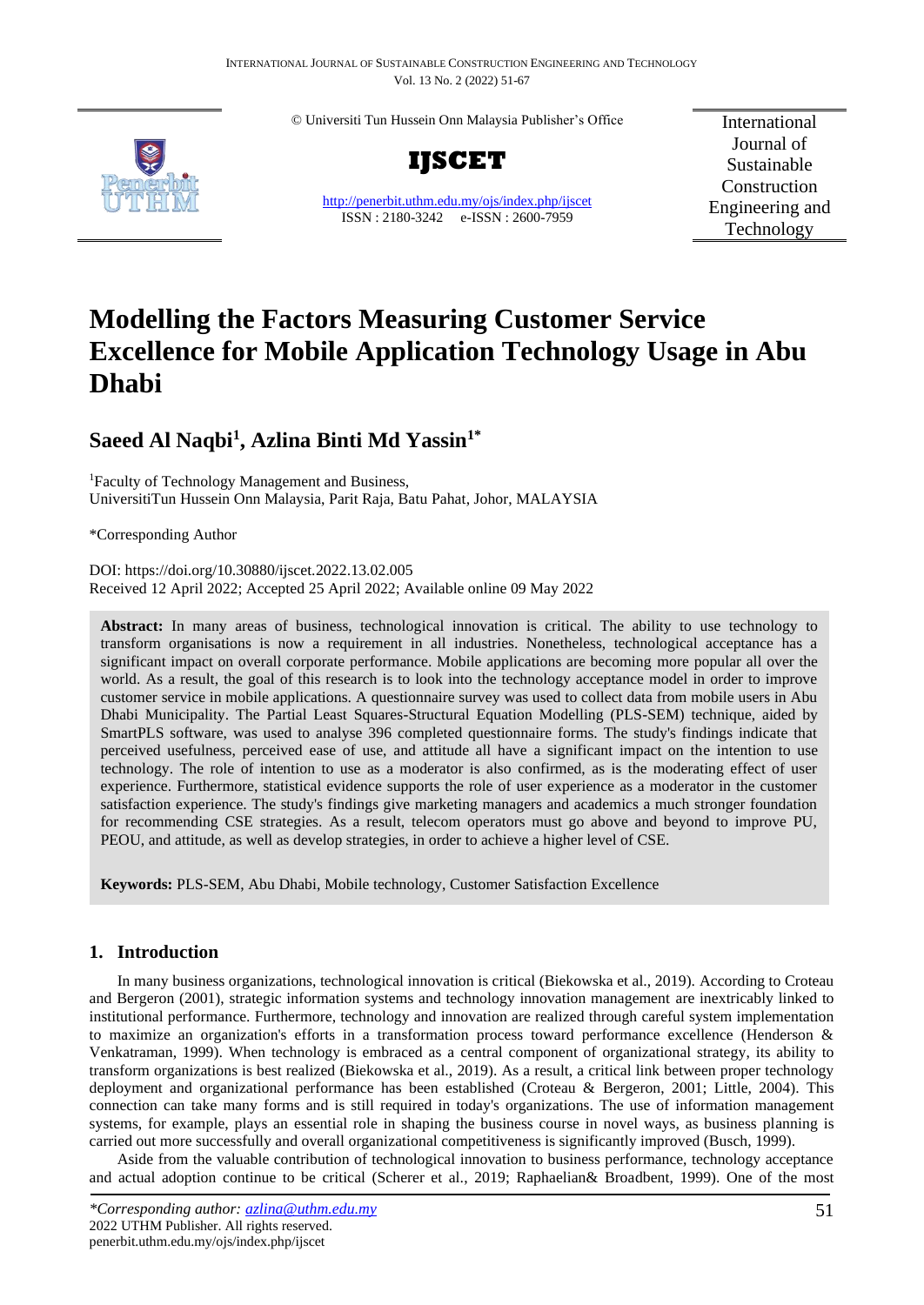significant challenges and causes of technology project failures worldwide is technology acceptance (Venkatesh & Davis, 2000; Legris et al., 2003). The acceptance challenge has received an internal acknowledgment within the firm, but external acknowledgment has also received (Pavlou, 2003; Venkatesh, 2000). Acceptance of technology is critical to global corporations' performance, productivity, efficiency, and overall operational excellence. As a result, technology is vital to international development and the advancements made by multinational corporations (Scherer et al., 2019). Compared to the industrial era, when machines were primitive and information communication technology was non-existent, technology now contributes more than 70% of overall work efficiency. Lack of technology acceptance by external stakeholders such as customers can be a significant impediment to organizational performance excellence, especially when it comes to customer service performance (Chisholm, 2014).

Mobile applications have received widespread attention among technological advancements and are rapidly becoming popular among all communities. One of the most elaborated outcomes of the use of mobile application technology in particular, is customer service excellence (Biekowska et al., 2019). As a result of the inherent benefits of technology adoption, businesses can now connect with customers and other stakeholders via various technology applications. From telegrams to telephones, email, and now mobile applications, businesses' methods of communicating with customers have evolved (Charland & Leroux, 2011). Mobile applications have been researched to provide the highest level of customer satisfaction while meeting customer needs most efficiently and effectively possible. There is also evidence that the adoption and use of such systems contribute significantly to the organization's overall excellence.

Even though acceptance has been deemed necessary, businesses must consider that user experience, attitude toward mobile application technology, and perceived usefulness of technology have all had significant effects on technology acceptance (Aswani et al., 2018; Scherer et al., 2019). Inability to address any of these issues poses a significant risk to technology adoption or endorsement, with ramifications for the desired outcomes of technology projects (Scherer et al., 2019; Biekowska et al., 2019). One fundamental area of technology acceptance that has piqued the interest of scholars in terms of the key facilitators of technology acceptance is the user experience of technology. Users' experiences are defined by their interactions with technology systems (Castaeda et al., 2007). The extent to which such experiences meet user expectations and complement the technology's usefulness is critical to its success (Gefen & Straub, 1997). As a result, the test for the overall contribution of user experience within the technology acceptance model is not novel. However, more research into user experiences is required to help engineer organisational interventions to drive user acceptance and improve overall organisational performance (Venkatesh  $\&$ Davis, 2000, Castaeda et al. 2007).

The current study aims to critically examine one of the key challenges facing the Abu Dhabi Municipality (ADM) in the area of mobile technology user experience, which may be critical to the acceptance of the mobile application technology initially introduced to improve customer service excellence, using the case study research method in a mixed research approach. The study's goal is to critically examine the issue of technology acceptance among ADM customers and how it impedes the Municipality's quest for improved performance following the Abu Dhabi Vision 2030. This will help gain the knowledge needed to increase the acceptance of mobile application technology to improve the Municipality's overall customer service excellence.

#### **2. Literature Review**

#### **2.1 The Need for Mobile Application Technology to Improve Customer Service Excellence**

With the increased availability of smartphones, global entities' use of mobile technology has become a requirement rather than an option to serve their customers properly. For example, Google Play has received over 200 billion downloads from its over 3 million active applications over the last decade. These mobile applications improve mobile device functionality. Games, social networking, banking and finance, productivity, transportation, and various other business ventures are among the applications. Despite its size, the market for mobile applications is still considered to be in its infancy (Moreno-Munoz et al., 2016). Nevertheless, mobile applications are being used by businesses across industries to improve customer engagement and customer service excellence. According to Bowden (2008), Customer engagement refers to the measures implemented by the organization to make the customer feel like they are a part of the organization. They contend that call centers are insufficient and that clients require individualized services to ensure that their needs are prioritized to have satisfying experiences. Mobile applications help reduce customer engagement center costs. Still, they also help improve communication between parties, establish loyalty actions, and have a flexible adaptation strategy to accommodate constant changes in client requests (Moreno-Munoz et al., 2016).

It has been asserted that traditional modes of communication will be phased out in a few years. Letters and technology channels such as emails, like the telegram, will gradually lose relevance and be replaced by mobile applications, just as the telegram did (Moreno-Munoz et al., 2016). According to Hallmark Business Connections (2015), mobile applications such as Twitter, Facebook Messenger, and WhatsApp have proven effective communication methods in client conversation and participation. Many examples can be cited in this case; Virgin Mobile Live, American Express, L-Oreal Garnier Fructis, and others have demonstrated the importance of implementing mobile application technology with associated well-known benefits (Moreno-Munoz et al., 2016).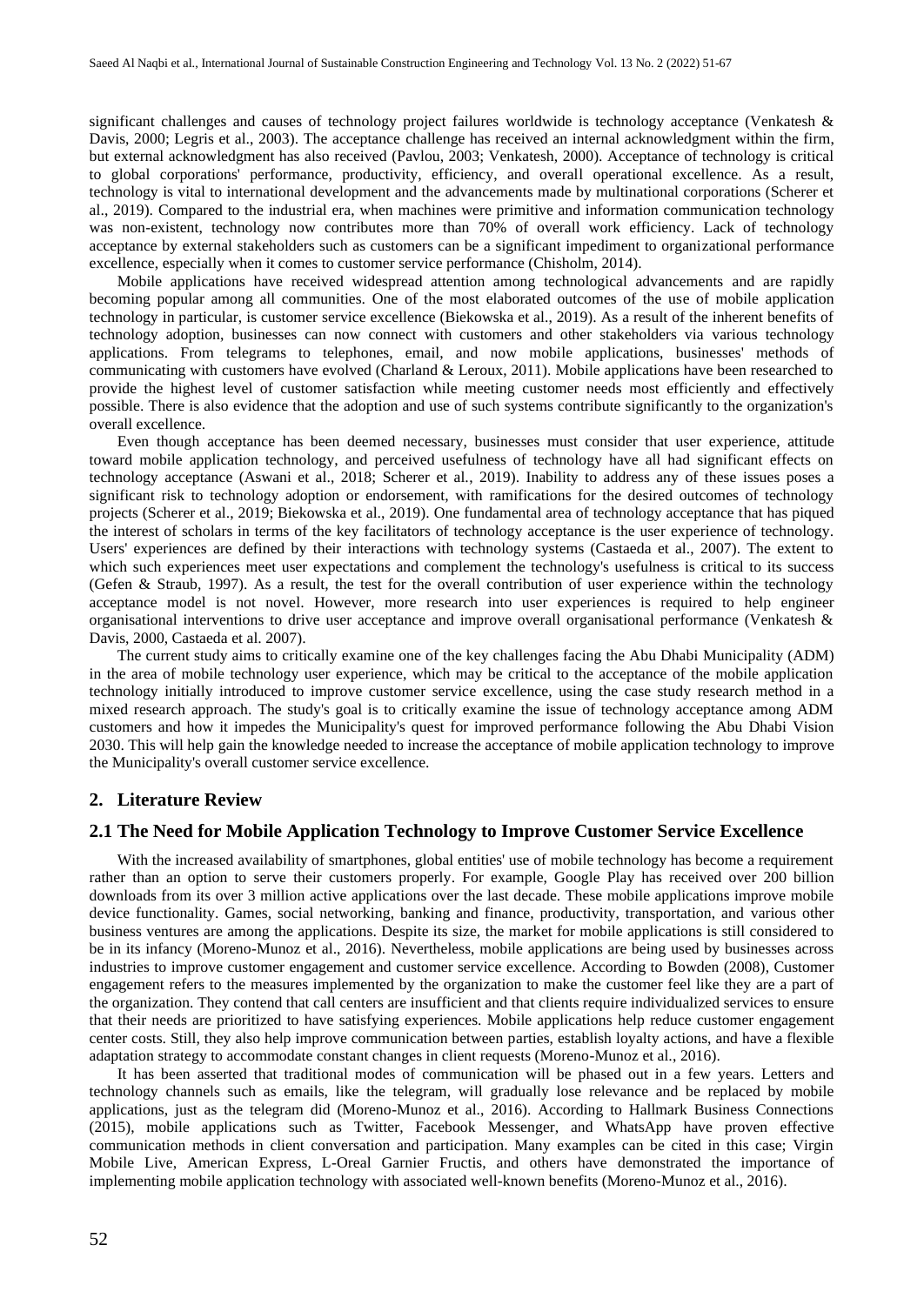Moreno-Munoz et al. (2016) conducted a case study on a mobile application in the utility sector that provides an all-user-centered self-service solution, as shown in Figure 1.



**Fig. 1 - Strategy for Self-Service Multichannel through the mobile application Source: Moreno-Munoz et al., 2016**

As shown in Figure 1, the technology provides key channels for payment, service status information, usage status, requests, and other self-service functionality in the case of a utility organization. Aside from these functionalists, a business can look into the attitudes, motivations, and other associations that people have with service consumption. Other social networking sites, such as Facebook, Twitter, and Instagram, can also be accessed. Thanks to this collaboration, customers can share knowledge and easily integrate content flexibly and satisfyingly.

#### **2.2 User Experience in Mobile Technology Acceptance**

In a set of observations covering mobile application technology usage, Arhippainen and Tähti (2003) modeled user experience by assessing personal, social, cultural, contextual, and product factors. User beliefs are essential perceptions that influence IT usage (Castaneda et al. 2007). Furthermore, such perceptions change with time and experience. Many studies on new and existing IT users have concluded that user experience is critical and should be used to refine the overall level of technology acceptance in any given context (Venkatesh & Davis, 2000). In the context of online media and mobile application technology usage, user experience is regarded as one of the most important factors explaining an individual's behavior and contributing to the difference in technology acceptance.

In the Technology Acceptance Model (TAM), the moderating effect of user experience strengthens the relationship between perceived ease of use and behaviour, particularly for users with little to no experience (Arhippainen and Tähti 2003). However, the actual definition of user experience has frequently changed; users may apply alternative experiences gained from other technology, or they may simply be more knowledgeable about the technology of interest (Sun & Zhang, 2006). On the other hand, earlier tidies confirm that almost all constructs of the technology acceptance model respond to experience when it is introduced as a moderating factor (Sun & Zhang, 2006).

## **2.3 Mobile Application Technology and Customer Service Excellence in UAE Government entities**

The importance of innovation in achieving excellence in public service delivery has been repeatedly emphasized (Agus et al., 2007; Chanana et al., 2016; Chiravuri& Abdul, 2016; Mohammad et al., 2011; EFQM, 2018). Governments must provide services in an accurate, timely, consistent, on-time, and secure manner, at any time and from any location. Furthermore, delivery options have expanded, focusing on cost reduction has been placed. For these reasons, technology reforms are common in countries worldwide, including the UAE (UAE). Leading with vision, inspiration, and integrity, adding value to customers, succeeding through people's talents, and sustaining outstanding results are all critical for success in the UAE (Thawani 2014).

In the UAE, policy interest in sector performance has grown steadily. Leadership, innovation, and cultural issues have been frequently discussed in the quest to implement these reforms. The government has not remained deafeningly silent on global trends in excellence and TQM principles. The UAE government, for example, adopted the Balanced Scorecard only a few days after it was introduced to the international private sector (Bovaird & Loffler, 2002). The government took additional steps to ensure public implementation of the balanced scorecard as early as the early 2000s.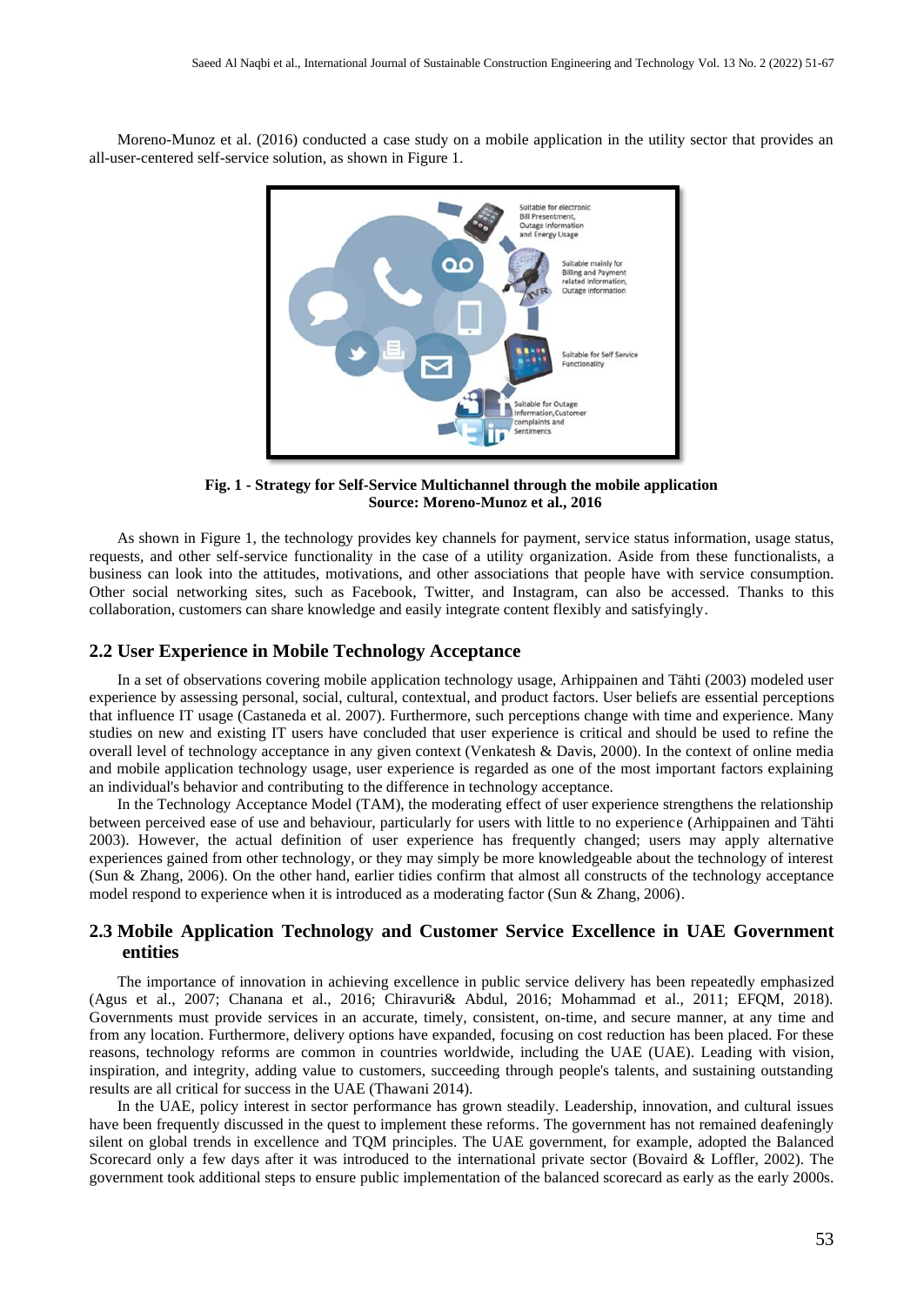Finally, the region's leadership has been observed to wield considerable power in the performance of government innovation and reform programs (Rahman & Said, 2015; Rahman et al., 2015).

The government has entrusted institutions and public entities with raising competencies for service delivery channels, providing customers with the opportunity to rate institutions and services received from government entities, and ensuring maximum engagement as part of the excellent programs that have resulted and continue to exist in the UAE. This is viewed as the ultimate function of customer satisfaction, which directs the country's excellence models toward value creation. In addition, many government and semi-government agencies in the region have implemented mobile applications to improve service performance.

#### **2.4 Mobile Application User Experience in UAE Government Entities**

Mobile application development in the UAE is part of the government's Smart Government or mGovernment initiatives, initially overseen by the Telecommunications Regulatory Authority (TRA) (Ahmad & Khalid 2017). According to the TRA, the overall mobile application experience is divided into four major stages. First, the customer is concerned with the type of service required and when, where, and how to obtain it at the stage of getting service information. The customer initiates contact with the entity to obtain the desired service through the service application. The third step is to interact with the service and pay for it. Finally, the customer has completed the service interaction and received the expected output.

#### **3. Conceptual Framework**

Figure 2 depicts the conceptual framework of the study. It is based on Lai (2017)'s technology acceptance model (TAM) and key items selected from EFQM (2013) and Suárez et al. (2017) on the customer results of the excellence model. With the outcome of customer service excellence, the technology acceptance model is at the heart of the model. The moderating role of user experience and user role is critical for the transition from perceived usefulness to intention to use mobile applications.



**Fig. 2 - Conceptual Framework**

The research hypotheses of the study are presented as follows:

- H1: Perceived usefulness towards mobile application technology has a significant effect on the intention to use the technology.
- H2: Perceived ease of use, towards mobile application technology has a significant effect on the intention to use the technology.
- H3: Attitude towards mobile application technology has a significant effect on the intention to use the technology.
- H4: Intention to use mobile application technology has a significant effect on customer service excellence of the organization.
- H4a: Perceived usefulness mediate the relationship between Intention to use and customer service excellence.

H4b: Ease of use mediates the relationship between Intention to use and customer service excellence.

H4c: Attitude mediates the relationship between Intention to use and customer service excellence.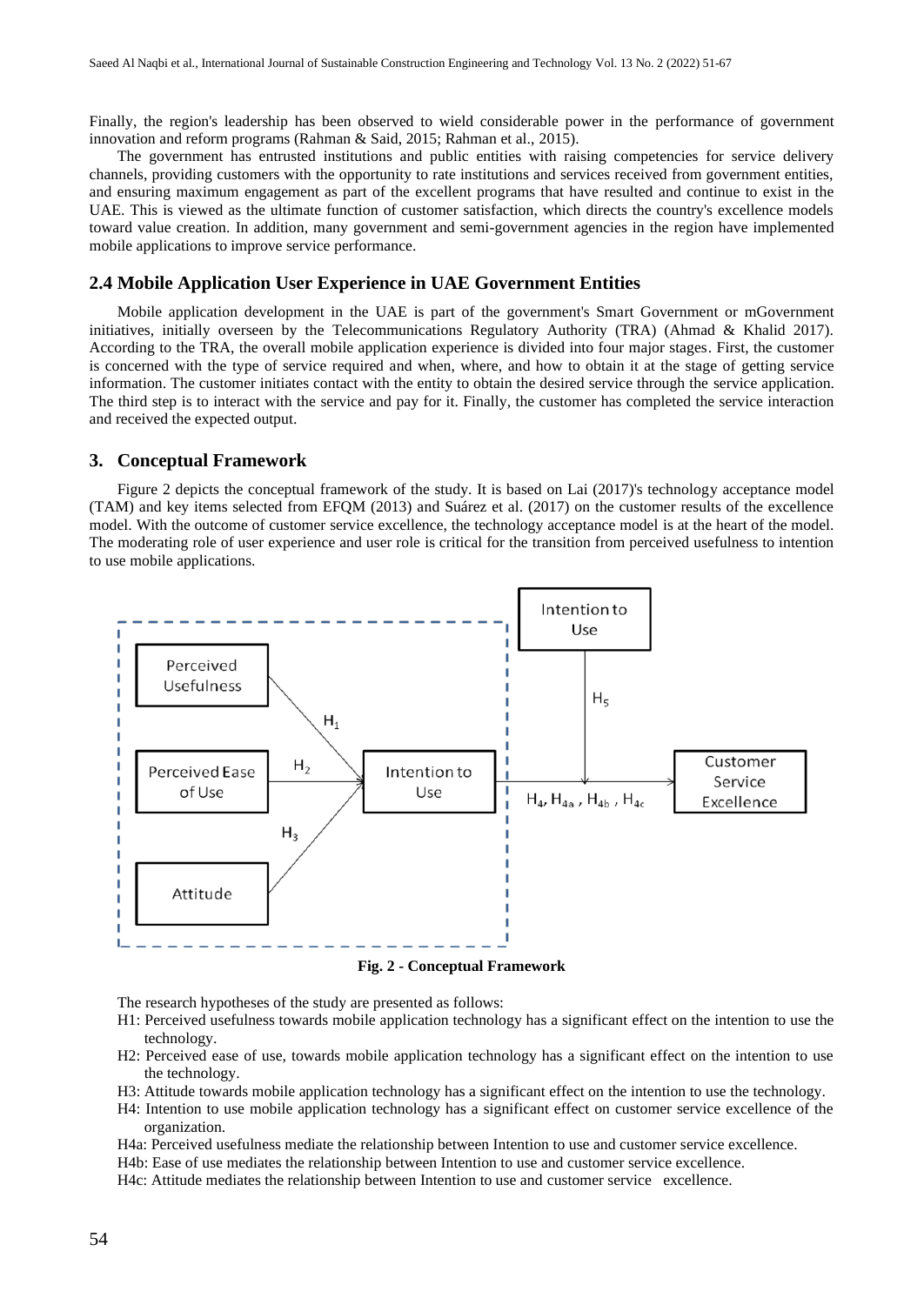H5: User experience moderates the relationship between Intention to use and customer service excellence.

#### **4. Research Methodology**

For data collection in this study, a self-administered questionnaire was created. The questionnaire included 51 items designed to assess the relationship between independent variables, moderators, and the dependent variable. The measurement items were assessed using a 6-point Likert scale. The Likert scale is a unidimensional scale of measurement that ensures all items of measurement measure the same thing. It is one of the most popular scales of measurement used in survey research (Giudici, 2005; Oppenheim, 2000). The study selects the 6-Point Likert Scale because the responses obtained using this scale are not excessively skewed. In addition, the sensitivity of the responses is greater when compared to other scales such as the five-point Likert scale (Collis & Hussey, 2013; Natarajan, Balasubramanian, & Kasilingam, 2017). In addition, according to studies, they are mostly preferred by academics (Harris, Brookshire, & Chin, 2016).

This study used SPSS version 26 software to administer the collected data, which was then converted to CSV format and analyzed using SmartPLS 3.3.3 software to develop a structural model. SmartPLS is a second-generation multivariate PLS-SEM technique supporter. PLS-SEM was chosen as the primary data analysis technique in this study to test the hypotheses because it is the best technique for developing prediction models with small sample sizes and complex models. In addition, it is a variance-based approach that can aid in maximizing the model's variance explanation (Chin, 1998; Hair et al., 2016; Sang et al., 2010). The PLS-SEM technique is widely used in model development by researchers in various fields, such as Alshurideh et al. (2019), who used the PLS-SEM approach to investigate the factors influencing social network acceptance. Rahman et al. (2022) investigated the structural relationships between the causes and effects of changes in UAE projects. PLS-SEM was used by Almansoori et al. (2021) to model factors affecting PMO in the UAE. Khahro et al. (2021) created a structural model to evaluate green procurement in Pakistan. Memon and Rahman (2014), Rahme et al. (2013), Memon and Rahman (2013), and Memon et al. (2013) used PLS-SEM to investigate the factors that contribute to cost overruns in large and small Malaysian projects, as well as the effect of resources on the project budget. Jasimuddin et al. (2017) developed a model of the factors influencing digital technology acceptance in e-government services in the UAE. Al-Skaf et al. (2021) used the PLS-SEM approach to investigate the acceptance of social media sites.

#### **5. Results and Discussion**

#### **5.1 Demographic Information of the Respondents**

The targeted respondents were given a total of 537 questionnaire forms. As a result of this, 417 questionnaires were returned. Out of these, 396 were filled out by respondents, representing a 73.74 percent response rate, and were used for further analysis to achieve the study's goal. The characteristics of the respondents who filled out the questionnaire form were gathered and summarized in table 1.

| Demographic Variable  | Category           | <b>Frequency</b> | $%$ age |
|-----------------------|--------------------|------------------|---------|
|                       | Male               | 300              | 75.8%   |
| Gender                | Female             | 96               | 24.2%   |
|                       | Married            | 332              | 81.4%   |
| <b>Marital Status</b> | Single             | 64               | 17.4%   |
|                       | $21 - 30$          | 144              | 36.2%   |
| Age group             | $31 - 40$          | 127              | 32.1%   |
|                       | $41 - 50$          | 93               | 23.5%   |
|                       | More than 50 Years | 32               | 8.3%    |
|                       | Diploma            | 6                | 1.5%    |
|                       | <b>Bachelors</b>   | 261              | 65.9%   |
| Education             | <b>Masters</b>     | 125              | 31.6%   |
|                       | PhD                | 4                | 1%      |

|  | Table 1: Characteristics of the respondents |  |  |
|--|---------------------------------------------|--|--|
|--|---------------------------------------------|--|--|

Table 1 shows that the majority of respondents, 75.8 percent, were males, with the remaining 24.2 percent being females. In contrast, 81.4 percent of respondents were married, while 18.6 percent were unmarried. The characteristics also shed light on the age group of the respondents. The majority of those who responded were under the age of thirty. On the other hand, 36.2 percent of respondents were between 21 and 30 years old, while 32.1 percent were between 31 and 40 years old. Furthermore, 23.5 percent of those polled are between 41 and 50. Finally, the remaining respondents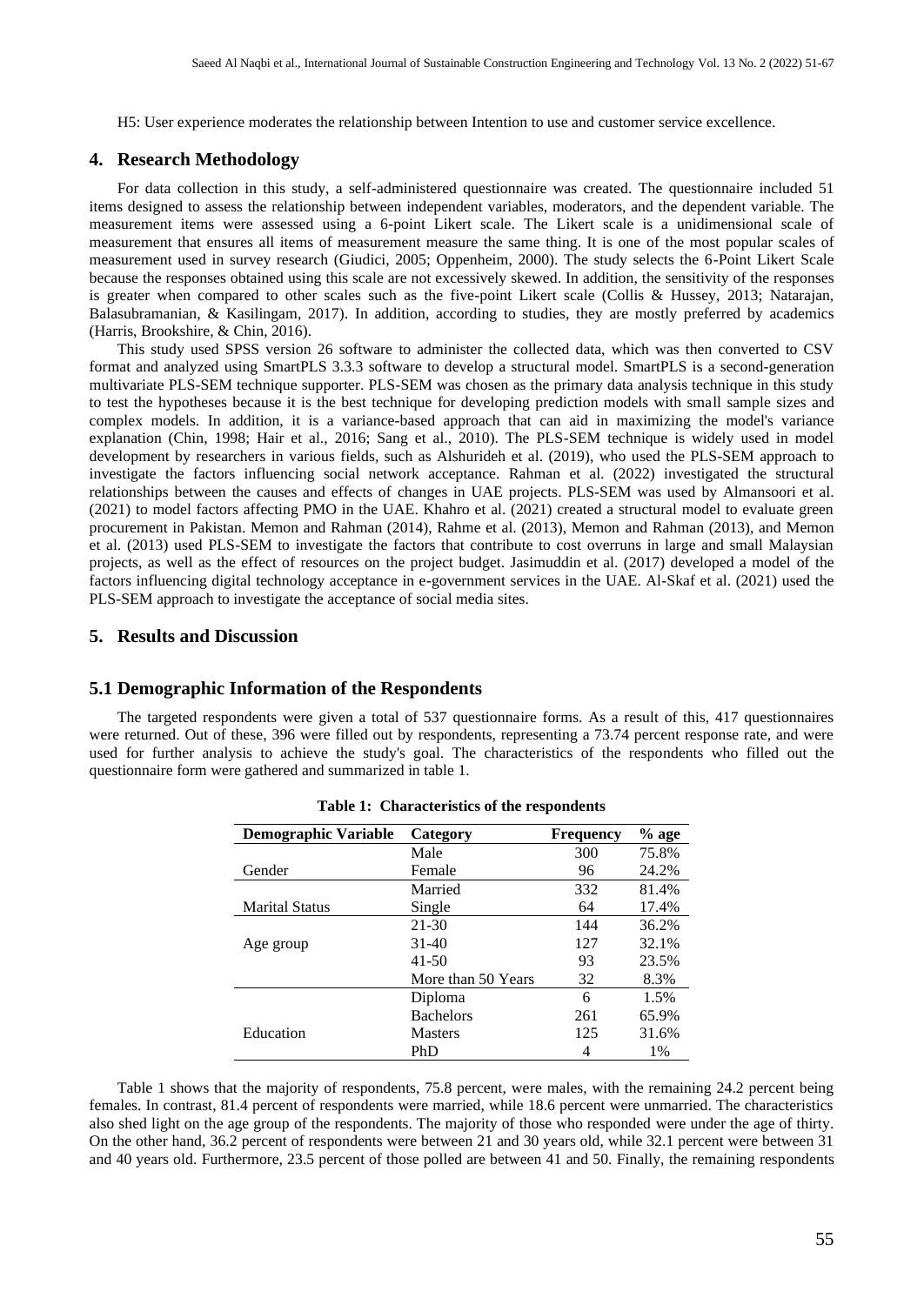were over the age of 50. In terms of education, most respondents (64.9%) held a Bachelor's degree; 31.6 percent held a Masters Degree in a different discipline, 4 (1%) had a PhD, and only 1.5 percent held a diploma in other disciplines.

# **5.2 SEM-PLS Model**

Hair et al. (2016) suggested assigning values to the questionnaire's attributes and grouping them. Therefore, the attributes were grouped and set values in this study. To identify the questions, different codes were used for coding. These codes were made up of alphanumeric characters. Table 2 shows the specifics of the coding and attributes.

| <b>Constructs</b> | Coding     | <b>Formation</b>        | <b>Factors</b>                                                                                                                  |
|-------------------|------------|-------------------------|---------------------------------------------------------------------------------------------------------------------------------|
| Customer          | <b>CSE</b> | Dependent               | CSE1 - This mobile app company provider is committed to provide services                                                        |
| Service           |            | Variable                | to its clients excellently.                                                                                                     |
| Excellence        |            |                         | CSE2 - The services provided by this mobile app company provider are                                                            |
|                   |            |                         | suitable and fulfilling the clients' needs.                                                                                     |
|                   |            |                         | CSE3 - This mobile app company provider provides excellent services to its                                                      |
|                   |            |                         | clients.                                                                                                                        |
|                   |            |                         | CSE4 - This mobile app company provider solves their clients' complaints as                                                     |
|                   |            |                         | soon as possible.                                                                                                               |
|                   |            |                         | CSE5 - This mobile app company provider has enough resources to provide                                                         |
|                   |            |                         | excellent services.                                                                                                             |
|                   |            |                         | CSE6 - This mobile app company provider regularly improves their work                                                           |
|                   |            |                         | processes in serving their clients.                                                                                             |
|                   |            |                         | CSE7 - The service process provided in this mobile app company provider is                                                      |
|                   |            |                         | not complicated.                                                                                                                |
|                   |            |                         | CSE8 - This mobile app company provider's staff play their roles                                                                |
|                   |            |                         | accordingly.                                                                                                                    |
|                   |            |                         | CSE9 - The staff of this mobile app company provider are capable of                                                             |
|                   |            |                         | providing excellent services.                                                                                                   |
|                   |            |                         | CSE10 - The staff of this mobile app company provider are motivated and                                                         |
|                   |            |                         | friendly to the clients                                                                                                         |
| Intention to      | <b>INU</b> | Mediator                | INU1 - I intend to use mobile app in the next few months.                                                                       |
| use               |            |                         | INU2 - I predict that I would use mobile app in the next few months.                                                            |
|                   |            |                         | INU3 - I plan to use mobile app in the next few Months                                                                          |
| User              | <b>UE</b>  | Moderator               | UE1 - The mobile app is focused on sensory appeal.                                                                              |
| Experience        |            |                         | UE2 - The mobile app tries to excite my senses.                                                                                 |
|                   |            |                         | UE3 - The mobile app tries to be emotional.                                                                                     |
|                   |            |                         | UE4 - The mobile app tries to be affective.                                                                                     |
|                   |            |                         | UE5 - The mobile app tries to intrigue me.                                                                                      |
|                   |            |                         | UE6 - The mobile app tries to stimulate my curiosity.                                                                           |
|                   |            |                         | UE7 - The mobile app causes me to think creatively.                                                                             |
|                   |            |                         | UE8 - The mobile app tries to make me think about my lifestyle.                                                                 |
|                   |            |                         | UE9 - The mobile app tries to remind me of the activities I can do.                                                             |
|                   |            |                         | UE10 - The mobile app gets me to think about my behaviour.                                                                      |
|                   |            |                         | UE11 - The mobile app tries to make me think about bonds.                                                                       |
|                   |            |                         | UE12 - I can relate to other people through the mobile app.                                                                     |
|                   |            |                         | UE13 - The mobile app tries to get me to think about relationships.                                                             |
|                   |            |                         | UE14 - It is easy and comfortable to use the mobile app.                                                                        |
|                   |            |                         | UE15 - The mobile app can transfer files simply and rapidly                                                                     |
| Perceived         | PU         | Independent<br>Variable | PU1 - Using mobile app enhances my effectiveness.                                                                               |
| Usefulness        |            |                         | PU2 - Using mobile app makes it easier to do the tasks.                                                                         |
|                   |            |                         | PU3 - Using mobile app improves my performance.                                                                                 |
|                   |            |                         | PU4 - Overall, I find the mobile app system useful.<br>PU5 - The mobile app makes it easy for you to find the content you need. |
|                   |            |                         | PU6 - The mobile app provides useful content.                                                                                   |
|                   |            |                         | PU7 - The mobile app makes it easy for you to choose what you want to                                                           |
|                   |            |                         | learn.                                                                                                                          |
|                   |            |                         | PU8 - I believe mobile app can assist interaction to whom you want.                                                             |
|                   |            |                         |                                                                                                                                 |

PU9 - Overall, I find the mobile app system easy to use.

**Table 2: Data Coding**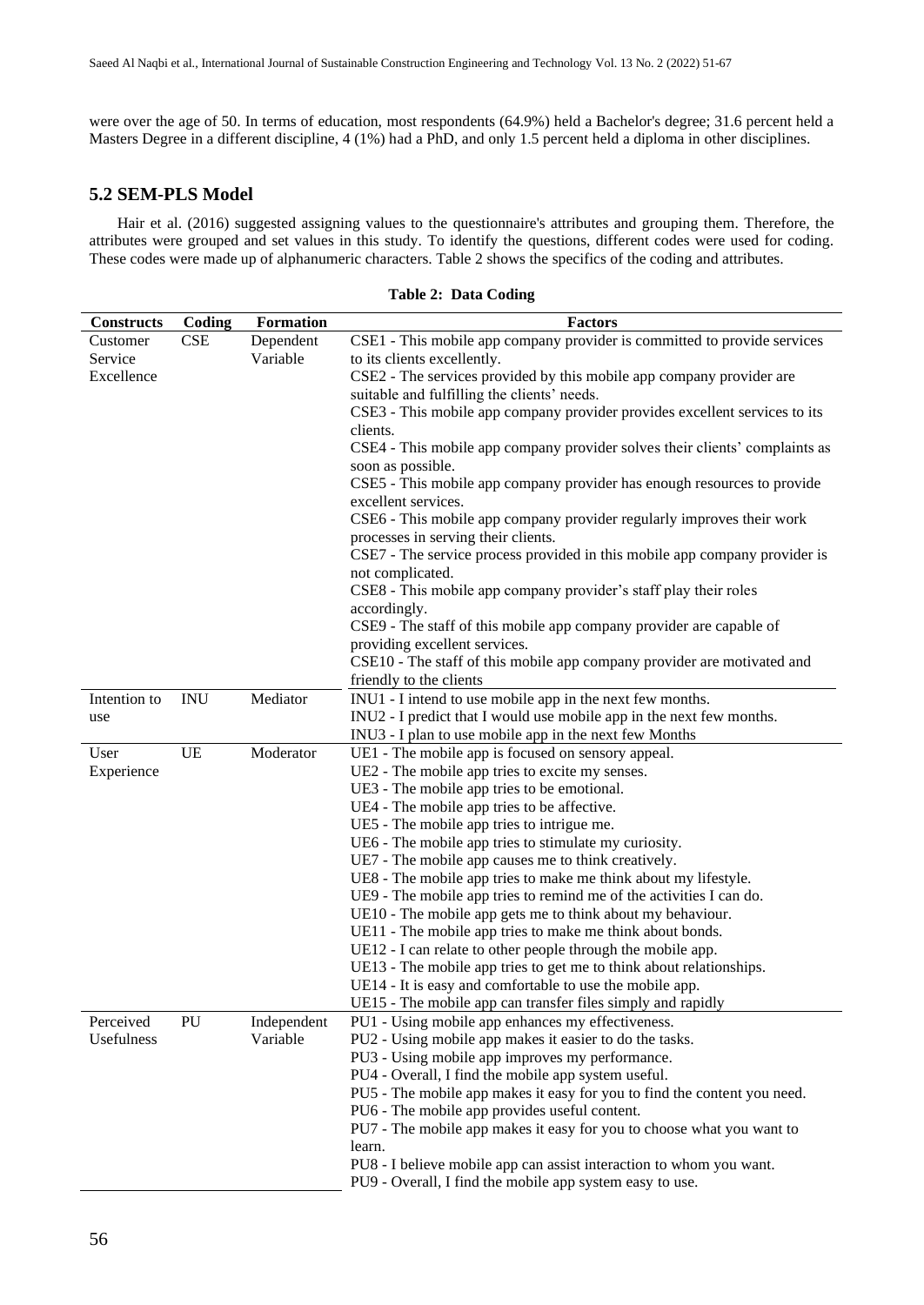|             |             |             | PU10 - My interaction with the mobile app system is clear and<br>understandable.<br>PU11 - I find it easy to get the mobile app system to do what I want it to do.<br>PU12 - Mobile app enables me to accomplish tasks more quickly |
|-------------|-------------|-------------|-------------------------------------------------------------------------------------------------------------------------------------------------------------------------------------------------------------------------------------|
| Perceived   | <b>PEOU</b> | Independent | PEOU1 - Learning to use the mobile app was easy for me.                                                                                                                                                                             |
| Ease of Use |             | Variable    | PEOU2 - I found it easy to get the mobile app to do what I want it to do to                                                                                                                                                         |
|             |             |             | manage my tasks.                                                                                                                                                                                                                    |
|             |             |             | PEOU3 - Using the mobile app was clear and understandable.                                                                                                                                                                          |
|             |             |             | PEOU4 - I found the mobile app to be flexible to use.                                                                                                                                                                               |
|             |             |             | PEOU5 - It was easy for me to become skilful at using the mobile app.                                                                                                                                                               |
|             |             |             | PEOU6 - I found the mobile app to be easy to use                                                                                                                                                                                    |
| Attitude    | <b>ATT</b>  | Independent | ATT1 - Using mobile app is good.                                                                                                                                                                                                    |
|             |             | Variable    | ATT2 - My using mobile app is favourable.                                                                                                                                                                                           |
|             |             |             | ATT3 - It is a positive influence for me to use mobile app.                                                                                                                                                                         |
|             |             |             | ATT4 - I think it is valuable to use mobile app.                                                                                                                                                                                    |
|             |             |             | ATT5 - I think it is a trend to use mobile app                                                                                                                                                                                      |

The model was created in the SmartPLS software based on the attributes and coding to assess the relationships between the constructs. Figure 3 depicts the PLS model.



**Fig. 3 - PLS Model** 

#### **5.3 PLS-SEM Model Analysis: Convergent Validity and Reliability of Items**

The outer model, also known as the measurement model, and the inner model, also known as the structural model, are both assessed in the PLS-SEM model evaluation (Henseler et al., 2009). The measurement model's content validity, discriminant validity, and convergent validity are all important in determining the internal consistency reliability (Hair et al. 2011). The variables' convergent validity and item reliability are confirmed, and the measurement model is evaluated. The item's loading value should be greater than 0.7, but items with loading values between 0.5 and 0.7 are acceptable if the Cronbach Alpha, Composite Reliability, and AVE values meet minimum thresholds (Hair et al. 2010). Validity is defined as criteria that accurately reflect the study's concept, such as the absence of any non-random or systematic errors (Hair et al., 2010). The construct validity is assessed using PLS-SEM in this study to ensure that the measurements are accurate. Construct validity refers to whether a set of measured items is reflected in the theoretical framework of a latent construct (Hair et al., 2010). Convergent and discriminant validity are two methods of determining construct validity. Convergent validity refers to how one measure positively correlates with other measures of the same structure (Hair et al., 2016). Convergent validity is determined by the indicator's outer loading and the average variance extracted (AVE). The AVE should be 0.50 or higher (Hair et al., 2016). Discriminant validity refers to how a construct is truly distinct from other constructs by being theoretically demonstrated to be so (Hair et al., 2016). To assess discriminant validity, the Fornell-Larcker criterion approach is implied.

The square root of the AVE values is compared to the correlation of the latent variable. Discriminant validity is achieved when the square root of each construct's AVE is greater than the correlation of other constructs (Hair et al.,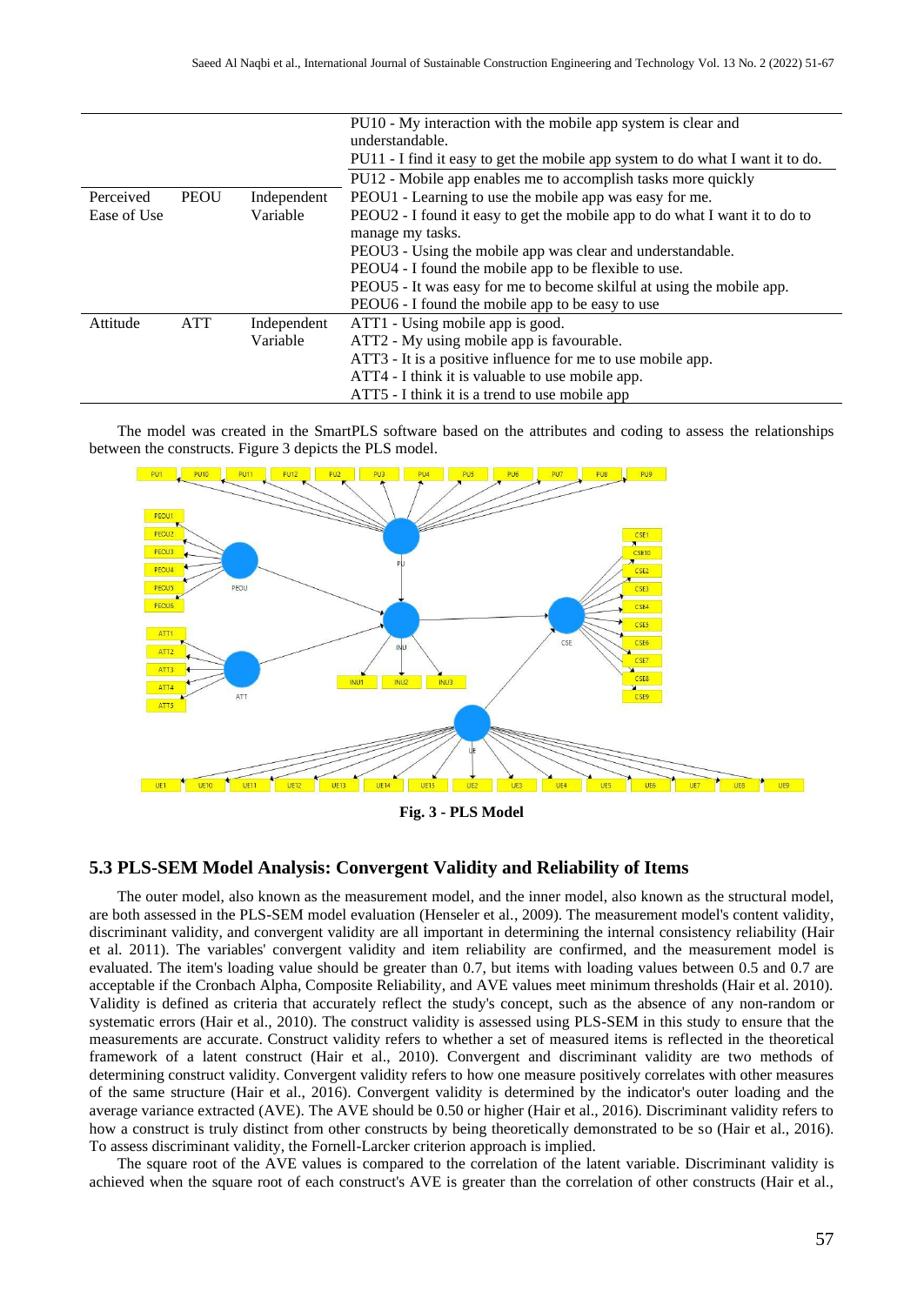2016). On the other hand, the Fornell-Lacker criterion has been widely used to determine discriminant validity in general research. As a result, the HeterotraitMonotrait (HTMT) ratio of correlations, a new technique for determining discriminant validity, has emerged. The scholars concluded that the HTMT ratio is a superior criterion to other methods, such as the Fornell-Lacker criterion, according to Henseler, Ringle, and Sarstedt (2016). Cut-off values of 0.85 (Kline, 2011) and 0.90 (Gold et al., 2001) for the HTMT criterion are also suggested for establishing discriminant validity. The discriminant validity of the model was evaluated in the current study using a cut-off value of 0.90, such as the HTMT.90 criterion.

Reliability refers to the instrument's consistency and stability when evaluating a concept, and it aids in assessing a better measurement (Blumberg et al., 2014, Sekran and Bougie, 2016). Cronbach's alpha is the most widely used internal consistency reliability measure. The average of the intercorrelations between the items that measure the concept is calculated using the Cronbach's alpha. On the other hand, composite reliability is a metric that can withstand a variety of indicator variable outer loadings. The composite reliability scale runs from 0 to 1, with the higher the value, the more reliable the system is (Hair et al., 2016). Therefore, Cronbach's alpha and composite reliability values should be 0.7 or higher for any construct. Table 3 shows the results of the developed model's convergent validity and item reliability tests.

| Construct                    | <b>Indicator ID</b> | Loading | <b>Alpha</b> | rho_A | CR    | <b>AVE</b> |
|------------------------------|---------------------|---------|--------------|-------|-------|------------|
| Attitude (ATT)               | ATT1                | 0.873   | 0.915        | 0.916 | 0.936 | 0.745      |
|                              | ATT <sub>2</sub>    | 0.864   |              |       |       |            |
|                              | ATT3                | 0.88    |              |       |       |            |
|                              | ATT4                | 0.861   |              |       |       |            |
|                              | ATT5                | 0.839   |              |       |       |            |
| Perceived Ease Of Use (PEOU) | PEOU1               | 0.89    | 0.933        | 0.938 | 0.947 | 0.75       |
|                              | PEOU <sub>2</sub>   | 0.886   |              |       |       |            |
|                              | PEOU3               | 0.881   |              |       |       |            |
|                              | PEOU4               | 0.889   |              |       |       |            |
|                              | PEOU5               | 0.801   |              |       |       |            |
|                              | PEOU <sub>6</sub>   | 0.845   |              |       |       |            |
| Perceived Usefulness (PU)    | PU1                 | 0.777   | 0.917        | 0.933 | 0.928 | 0.519      |
|                              | PU <sub>2</sub>     | 0.751   |              |       |       |            |
|                              | PU3                 | 0.791   |              |       |       |            |
|                              | PU <sub>4</sub>     | 0.713   |              |       |       |            |
|                              | PU <sub>5</sub>     | 0.708   |              |       |       |            |
|                              | PU <sub>6</sub>     | 0.736   |              |       |       |            |
|                              | PU7                 | 0.719   |              |       |       |            |
|                              | PU8                 | 0.718   |              |       |       |            |
|                              | PU <sub>9</sub>     | 0.647   |              |       |       |            |
|                              | <b>PU10</b>         | 0.737   |              |       |       |            |
|                              | <b>PU11</b>         | 0.711   |              |       |       |            |
|                              | <b>PU12</b>         | 0.621   |              |       |       |            |
| Intention to Use (INU)       | INU1                | 0.931   | 0.914        | 0.917 | 0.946 | 0.853      |
|                              | INU <sub>2</sub>    | 0.913   |              |       |       |            |
|                              | INU3                | 0.928   |              |       |       |            |
| User Experience (UE)         | UE1                 | 0.745   | 0.949        | 0.95  | 0.954 | 0.583      |
|                              | UE <sub>2</sub>     | 0.765   |              |       |       |            |
|                              | UE3                 | 0.768   |              |       |       |            |
|                              | UE4                 | 0.74    |              |       |       |            |

**Table 3: Convergent validity and Item Reliability Parameters**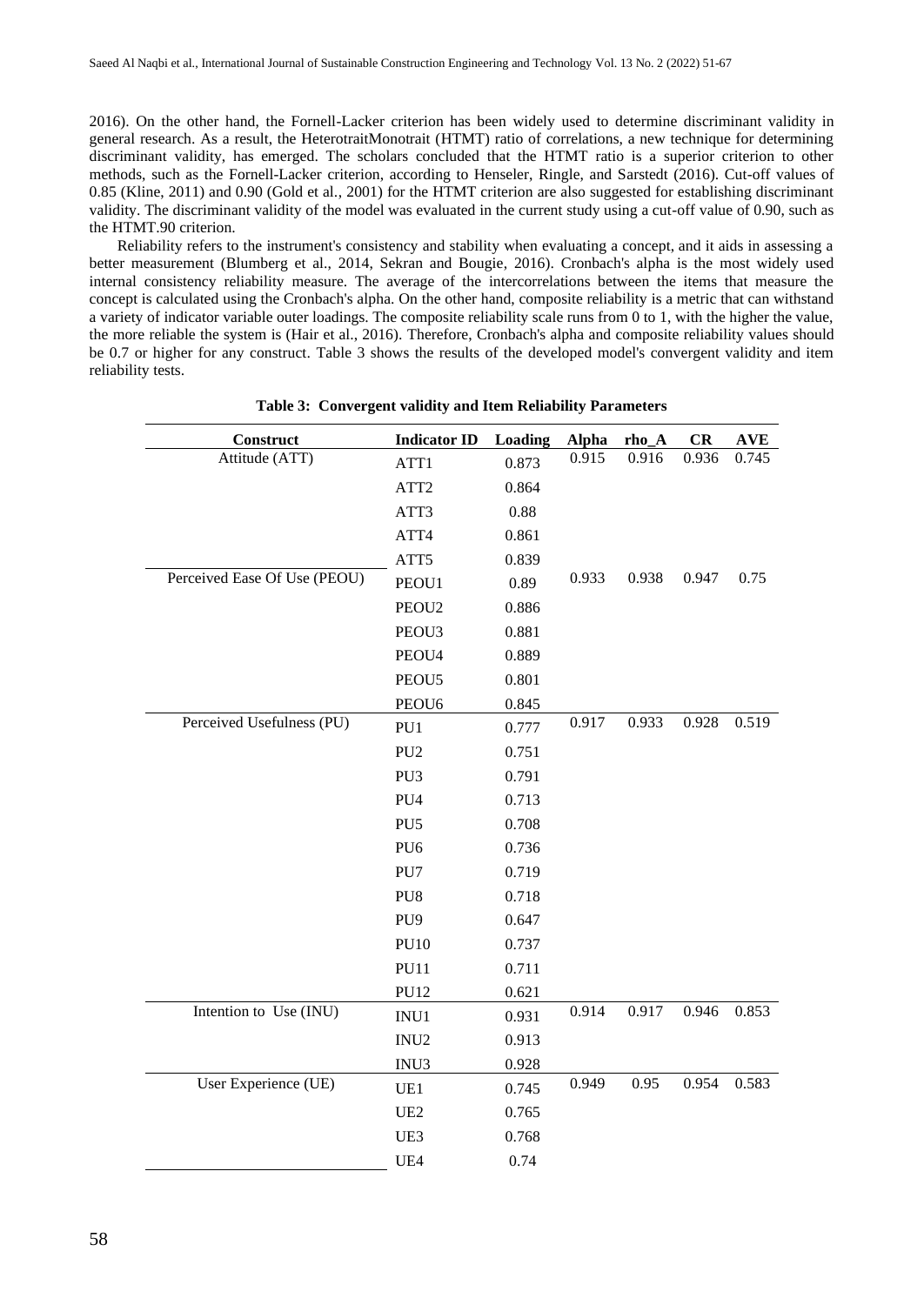|                                          | UE5              | 0.743 |       |       |       |       |
|------------------------------------------|------------------|-------|-------|-------|-------|-------|
|                                          | UE <sub>6</sub>  | 0.76  |       |       |       |       |
|                                          | UE7              | 0.76  |       |       |       |       |
|                                          | UE8              | 0.784 |       |       |       |       |
|                                          | UE9              | 0.794 |       |       |       |       |
|                                          | <b>UE10</b>      | 0.77  |       |       |       |       |
|                                          | <b>UE11</b>      | 0.779 |       |       |       |       |
|                                          | <b>UE12</b>      | 0.767 |       |       |       |       |
|                                          | <b>UE13</b>      | 0.781 |       |       |       |       |
|                                          | <b>UE14</b>      | 0.773 |       |       |       |       |
|                                          | <b>UE15</b>      | 0.718 |       |       |       |       |
| <b>Customer Service Excellence (CSE)</b> | CSE1             | 0.751 | 0.915 | 0.916 | 0.929 | 0.567 |
|                                          | CSE <sub>2</sub> | 0.738 |       |       |       |       |
|                                          | CSE3             | 0.753 |       |       |       |       |
|                                          | CSE4             | 0.715 |       |       |       |       |
|                                          | CSE <sub>5</sub> | 0.793 |       |       |       |       |
|                                          | CSE <sub>6</sub> | 0.76  |       |       |       |       |
|                                          | CSE7             | 0.79  |       |       |       |       |
|                                          | CSE8             | 0.752 |       |       |       |       |
|                                          | CSE9             | 0.739 |       |       |       |       |
|                                          | CSE10            | 0.739 |       |       |       |       |

Table 3 shows that all items have loading values greater than 0.7, except for PU12=0.621 and PU9=0.647. However, the Alpha, Rho A, and Composite Reliability values for all constructs are greater than 0.7, while the AVE value is greater than 0.5. This means that all of the constructs have achieved a high level of convergent validity. As a result, items PU12 and PU9 do not need to be dropped. The developed model is deemed suitable for further investigation. Figure 4 depicts a screenshot of the model obtained from the SmartPLS software.



**Fig. 4 - Final Model [measurement & structural]**

#### **5.4 Model's Analysis Results**

The degree of variation among latent and remaining variables is called discriminant validity (Farrell and Rudd 2009). The AVE values were used in this study to predict discriminant validity, as recommended by Fornell and Larker (1981). The square root of AVE and the correlation between latent variables were calculated to determine discriminant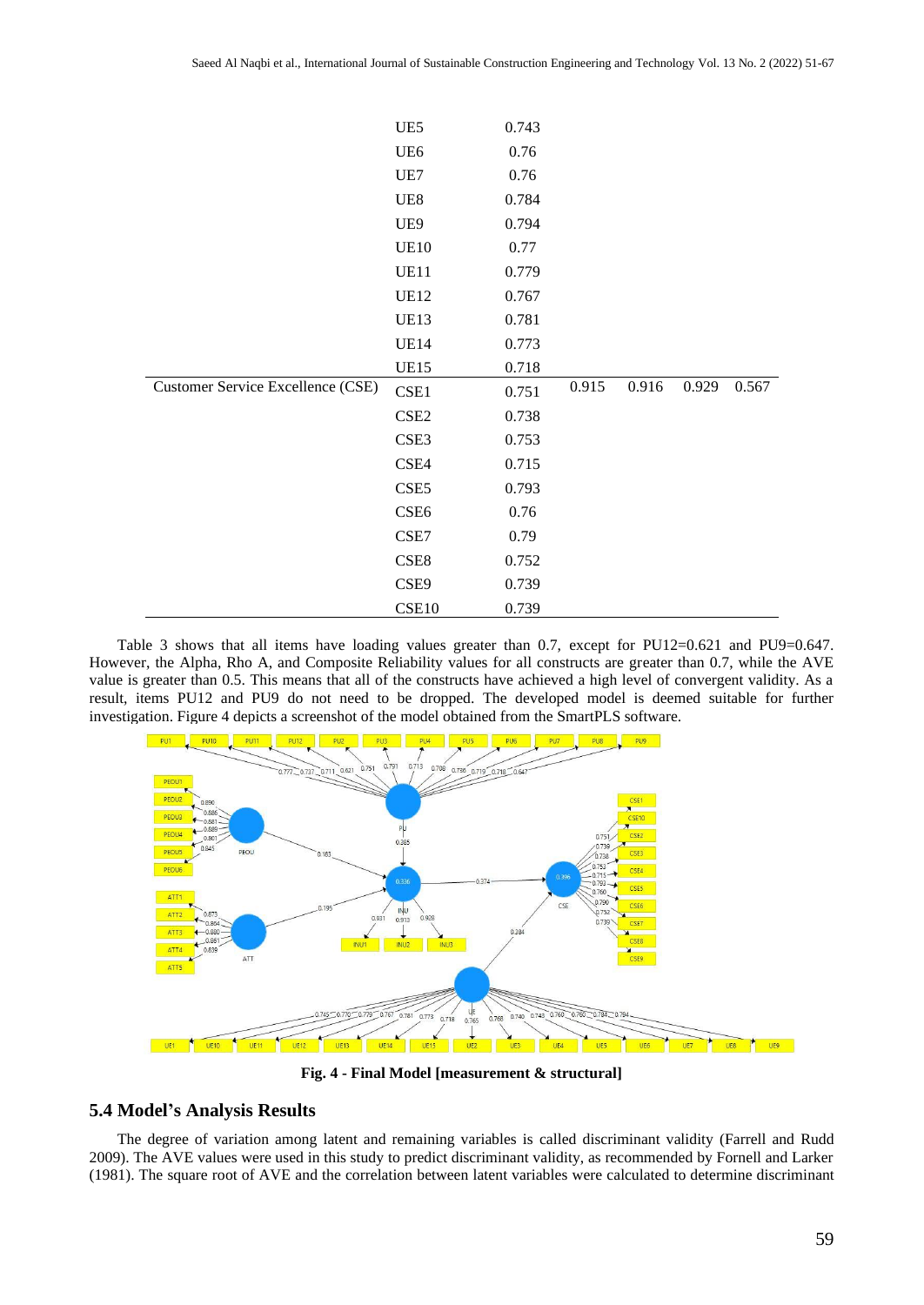validity. Fornell and Larcker (1981) proposed that AVE values should not be less than 0.50. Furthermore, the square root values of AVE should be greater than the values of other variables (Henseler et al., 2009). Table 4 shows the discriminant validity results obtained from SmartPLS software for the developed model.

|             | <b>ATT</b> | CSE   | <b>INU</b> | <b>PEOU</b> | PU    | UE    |
|-------------|------------|-------|------------|-------------|-------|-------|
| <b>ATT</b>  | 0.863      |       |            |             |       |       |
| CSE         | 0.468      | 0.753 |            |             |       |       |
| <b>INU</b>  | 0.387      | 0.518 | 0.924      |             |       |       |
| <b>PEOU</b> | 0.324      | 0.441 | 0.359      | 0.866       |       |       |
| PU          | 0.345      | 0.407 | 0.506      | 0.293       | 0.721 |       |
| UE          | 0.679      | 0.525 | 0.375      | 0.405       | 0.393 | 0.763 |

**Table 4: Discriminant Validity - Fornell-Larcker Criteria**

Table 4 shows that the square root of AVE is greater than the values of correlation among latent variables, confirming the sufficiency of discriminant validity. Furthermore, cross-loading of the indicators was evaluated, which is essentially a comparison of indicators loaded among each construct. According to Hair et al. (2013), discriminant validity is confirmed if the values of cross loading are greater than the values of other variables. The cross-loading results are shown in Table 5.

|                   | <b>ATT</b> | CSE   | <b>INU</b> | <b>PEOU</b> | PU    | UE    |
|-------------------|------------|-------|------------|-------------|-------|-------|
| ATT1              | 0.873      | 0.364 | 0.357      | 0.268       | 0.31  | 0.594 |
| ATT <sub>2</sub>  | 0.864      | 0.423 | 0.316      | 0.297       | 0.295 | 0.589 |
| ATT3              | 0.88       | 0.439 | 0.322      | 0.293       | 0.274 | 0.613 |
| ATT4              | 0.861      | 0.4   | 0.33       | 0.298       | 0.311 | 0.594 |
| ATT5              | 0.839      | 0.396 | 0.342      | 0.245       | 0.298 | 0.541 |
| <b>CSE1</b>       | 0.435      | 0.751 | 0.366      | 0.448       | 0.321 | 0.464 |
| <b>CSE10</b>      | 0.331      | 0.739 | 0.345      | 0.357       | 0.297 | 0.403 |
| CSE <sub>2</sub>  | 0.341      | 0.738 | 0.396      | 0.327       | 0.339 | 0.367 |
| CSE3              | 0.381      | 0.753 | 0.368      | 0.424       | 0.325 | 0.397 |
| CSE4              | 0.314      | 0.715 | 0.352      | 0.378       | 0.34  | 0.355 |
| CSE <sub>5</sub>  | 0.375      | 0.793 | 0.42       | 0.28        | 0.316 | 0.428 |
| CSE <sub>6</sub>  | 0.322      | 0.76  | 0.363      | 0.248       | 0.262 | 0.333 |
| CSE7              | 0.377      | 0.79  | 0.403      | 0.297       | 0.27  | 0.404 |
| CSE8              | 0.323      | 0.752 | 0.452      | 0.266       | 0.297 | 0.386 |
| CSE9              | 0.313      | 0.739 | 0.426      | 0.298       | 0.299 | 0.398 |
| INU1              | 0.405      | 0.5   | 0.931      | 0.341       | 0.479 | 0.386 |
| INU <sub>2</sub>  | 0.324      | 0.461 | 0.913      | 0.29        | 0.443 | 0.328 |
| INU3              | 0.341      | 0.474 | 0.928      | 0.361       | 0.479 | 0.323 |
| PEOU1             | 0.275      | 0.376 | 0.308      | 0.89        | 0.257 | 0.375 |
| PEOU <sub>2</sub> | 0.284      | 0.387 | 0.326      | 0.886       | 0.262 | 0.371 |
| PEOU3             | 0.279      | 0.396 | 0.336      | 0.881       | 0.233 | 0.353 |
| PEOU4             | 0.297      | 0.4   | 0.331      | 0.889       | 0.267 | 0.328 |
| PEOU5             | 0.291      | 0.336 | 0.254      | 0.801       | 0.21  | 0.302 |
| PEOU <sub>6</sub> | 0.26       | 0.389 | 0.298      | 0.845       | 0.29  | 0.372 |
| PU1               | 0.209      | 0.293 | 0.352      | 0.182       | 0.777 | 0.261 |
| <b>PU10</b>       | 0.307      | 0.299 | 0.356      | 0.236       | 0.737 | 0.299 |
| <b>PU11</b>       | 0.313      | 0.29  | 0.357      | 0.231       | 0.711 | 0.329 |
| <b>PU12</b>       | 0.134      | 0.225 | 0.23       | 0.123       | 0.621 | 0.149 |

**Table 5: Results of Cross Loading**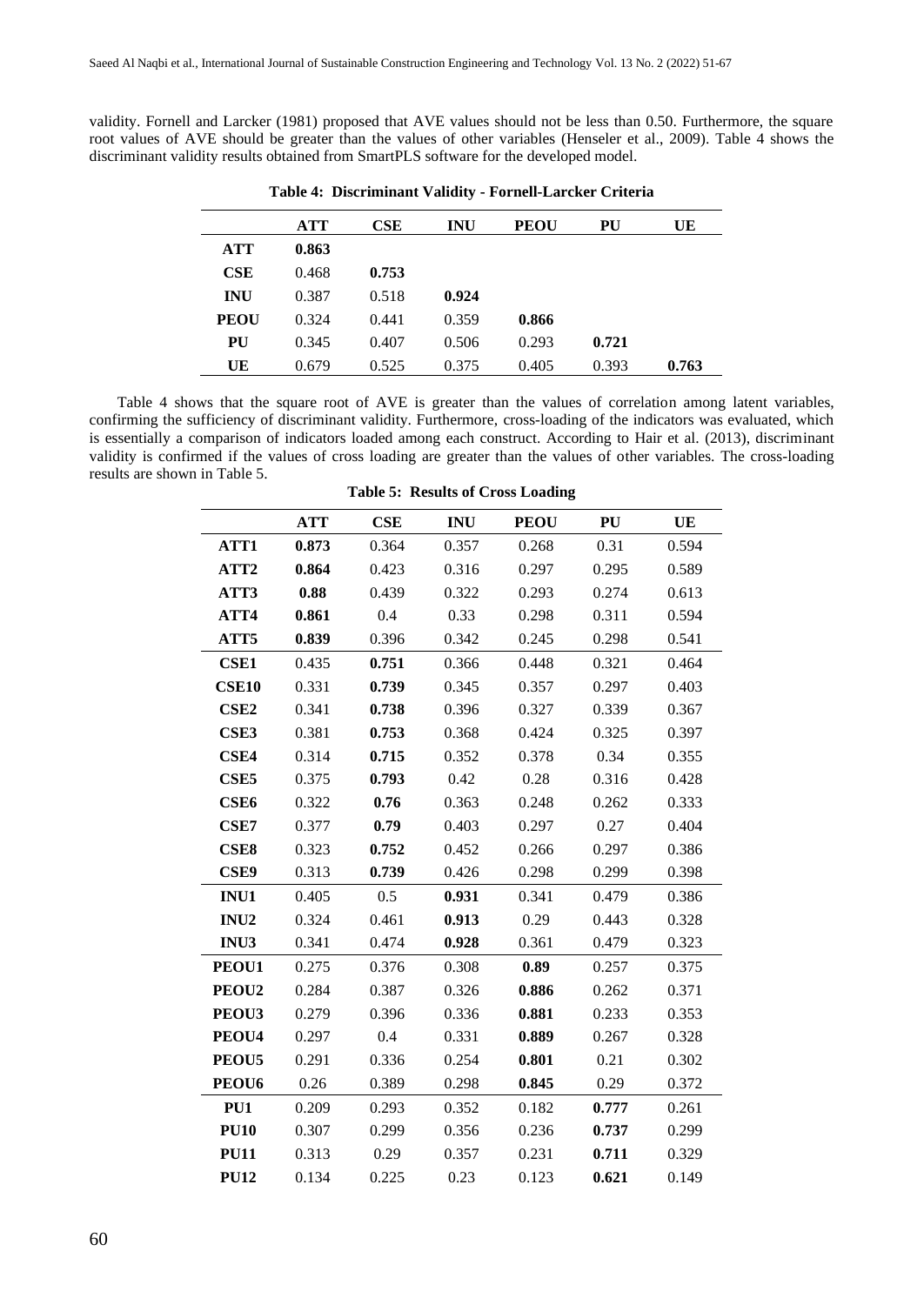| PU <sub>2</sub> | 0.218 | 0.307 | 0.331 | 0.159 | 0.751 | 0.25  |
|-----------------|-------|-------|-------|-------|-------|-------|
| PU <sub>3</sub> | 0.24  | 0.296 | 0.338 | 0.193 | 0.791 | 0.258 |
| PU <sub>4</sub> | 0.17  | 0.233 | 0.258 | 0.16  | 0.713 | 0.236 |
| PU <sub>5</sub> | 0.179 | 0.296 | 0.299 | 0.154 | 0.708 | 0.247 |
| PU <sub>6</sub> | 0.176 | 0.228 | 0.276 | 0.14  | 0.736 | 0.209 |
| PU7             | 0.337 | 0.388 | 0.586 | 0.283 | 0.719 | 0.369 |
| PU8             | 0.332 | 0.326 | 0.386 | 0.303 | 0.718 | 0.39  |
| PU <sub>9</sub> | 0.218 | 0.225 | 0.356 | 0.245 | 0.647 | 0.253 |
| UE1             | 0.72  | 0.309 | 0.271 | 0.258 | 0.3   | 0.745 |
| <b>UE10</b>     | 0.437 | 0.417 | 0.29  | 0.363 | 0.343 | 0.77  |
| <b>UE11</b>     | 0.43  | 0.412 | 0.332 | 0.319 | 0.353 | 0.779 |
| <b>UE12</b>     | 0.436 | 0.43  | 0.29  | 0.285 | 0.3   | 0.767 |
| <b>UE13</b>     | 0.441 | 0.423 | 0.322 | 0.387 | 0.308 | 0.781 |
| <b>UE14</b>     | 0.42  | 0.408 | 0.259 | 0.335 | 0.251 | 0.773 |
| <b>UE15</b>     | 0.385 | 0.4   | 0.255 | 0.312 | 0.249 | 0.718 |
| UE2             | 0.705 | 0.371 | 0.258 | 0.286 | 0.297 | 0.765 |
| UE3             | 0.709 | 0.404 | 0.271 | 0.282 | 0.295 | 0.768 |
| UE4             | 0.688 | 0.39  | 0.263 | 0.268 | 0.338 | 0.74  |
| UE5             | 0.716 | 0.436 | 0.321 | 0.283 | 0.354 | 0.743 |
| UE6             | 0.443 | 0.426 | 0.297 | 0.26  | 0.299 | 0.76  |
| UE7             | 0.398 | 0.375 | 0.268 | 0.301 | 0.25  | 0.76  |
| UE8             | 0.424 | 0.401 | 0.285 | 0.331 | 0.25  | 0.784 |
| UE9             | 0.476 | 0.369 | 0.296 | 0.355 | 0.298 | 0.794 |

Table 5 confirms the discriminant because the variables have a high loading in their variable compared to the other variables. The heterotrait-monotrait ratio correlational ratio (HTMT) test, which represents factor correlation estimation (Pittinio et al., 2018), was also evaluated. Gold et al. (2001) proposed that HTMT values must be less than 0.90 to meet discriminant validity. Table 6 displays the HTMT values for the developed model.

|             | <b>ATT</b> | CSE   | <b>INU</b> | <b>PEOU</b> | PU    | UE |
|-------------|------------|-------|------------|-------------|-------|----|
| <b>ATT</b>  | -          |       |            |             |       |    |
| CSE         | 0.511      | -     |            |             |       |    |
| <b>INU</b>  | 0.421      | 0.564 | -          |             |       |    |
| <b>PEOU</b> | 0.352      | 0.477 | 0.385      | -           |       |    |
| PU          | 0.357      | 0.429 | 0.519      | 0.300       | -     |    |
| UE          | 0.734      | 0.558 | 0.4        | 0.429       | 0.401 | -  |

**Table 6: Discriminant Validity by using HTMT**

Table 6 shows that HTMT value of all the constructs is below 0.9, and hence the discriminant validity of the model is confirmed.

### **5.5 Model's Hypothesis Testing**

As the measurement model has been successfully validated, the next step is to evaluate the structural model. According to Henseler et al. (2015), assessing path coefficient significance is an essential criterion for validating the structural path. With 389 cases, a standard bootstrapping procedure was used to assess the significance of path coefficients. First, 5000 subsamples were bootstrapped (Hair et al., 2016). Hair et al. (2013) pointed out that the hypothesis must have the same sign and significant values to be acceptable. For this, P-values and t-values for each relationship were calculated using bootstrapping and the path coefficient. The coefficient is considered significant if the t-value is greater than the critical value. For example, the acceptable value for the t-test for a two-tailed test is 1.96,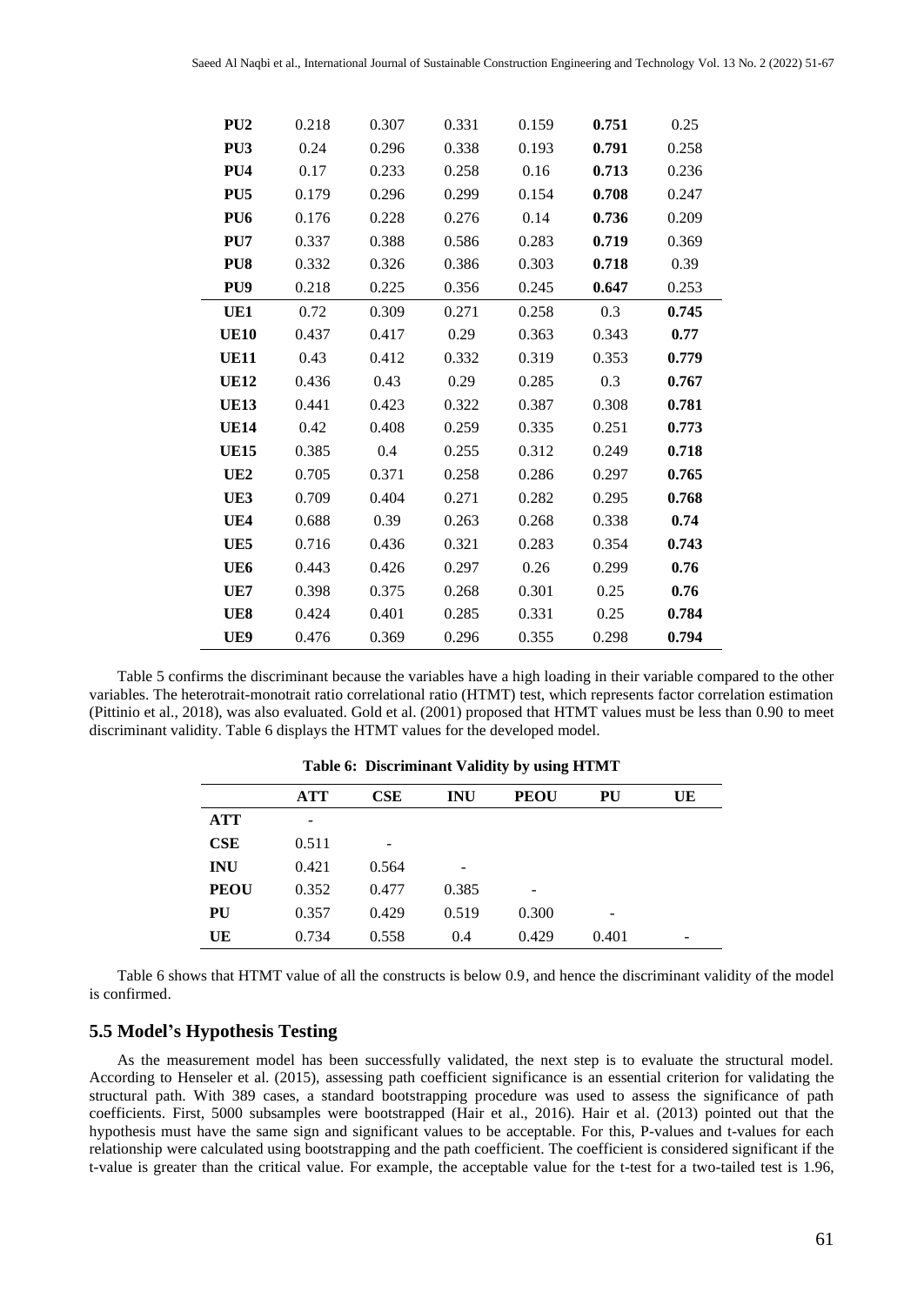whereas, for a one-tailed test, the value must be 1.64 at a significance level of 0.05. (Hair et al., 2016). The results of the direct hypothesis are shown in Table 7.

|                   |                       | rabic <i>i</i> . Direct Output |       |          |                 |
|-------------------|-----------------------|--------------------------------|-------|----------|-----------------|
| <b>Hypothesis</b> | <b>Relationship</b>   | Beta                           | SЕ    | t-value  | <b>Decision</b> |
|                   |                       |                                |       | [t≥1.96] |                 |
| $\rm{H}_{1}$      | $PU \rightarrow INU$  | 0.386                          | 0.060 | 6.474    | Supported       |
| H <sub>2</sub>    | PEOU->INU             | 0.185                          | 0.054 | 3.410    | Supported       |
| $H_3$             | $ATT \rightarrow INU$ | 0.192                          | 0.057 | 3.353    | Supported       |
| H4                | INU > CSE             | 0.422                          | 0.058 | 7.277    | Supported       |

| <b>Table 7: Direct Output</b> |
|-------------------------------|
|-------------------------------|

Table 7 shows that perceived usefulness significantly affects intention to use, with t=6.474 and Beta=0.386 supporting  $H_1$ . Furthermore, with Beta= 0.185 and t=3.410, the relationship between perceived ease of use and intention to use supports H2. Moreover, the results show that customer attitude significantly affects intention to use (Beta=0.192, t=3.353). As a result,  $H_3$  is accepted. Likewise,  $H_4$  of the current study is also accepted due to the direct relationship between intention to use and customer service excellence with Beta =  $0.422$  and t = 7.277. Aside from that, the significance of mediation relationships was evaluated. T-values were used to assess the mediating relationship, and standard errors were calculated for direct and indirect connections, as shown in Table 8..

| Table 8: Mediating Output |                     |       |       |                          |                 |
|---------------------------|---------------------|-------|-------|--------------------------|-----------------|
| <b>Hypothesis</b>         | <b>Relationship</b> | Beta  | SЕ    | t-value<br>$[t\geq1.96]$ | <b>Decision</b> |
| $H_{4a}$                  | PU->INU>CSE         | 0.163 | 0.033 | 4.997                    | Supported       |
| H <sub>4b</sub>           | PEOU>INU>CSE        | 0.078 | 0.028 | 2.820                    | Supported       |
| $\rm{H}_{4c}$             | ATT->INU>CSE        | 0.080 | 0.027 | 2.997                    | Supported       |

**Table 8: Mediating Output**

Table 8 shows that with Beta= 0.163, t=4.997, intention to use mediates significantly between perceived usefulness and customer satisfaction experience. As a result, 4a is supported. Furthermore, hypothesis 4b is supported, demonstrating that intention to use significantly mediates between perceived ease of use and customer service experience (Beta=0.078 and t=2.820). It is also clear that customer attitude and customer service excellence are mediated considerably by intention to use. As a result, hypothesis 4c's other mediating result is accepted. Because the variable is continuous, the product indicator approach was used in this study for moderating analysis (Rigdon, Schumacker, & Wothke, 1998). Researchers state that the outcome obtained by product term is superior or equal to the approach of group comparison, so this method is recommended (Henseler & Fassott, 2010). Moderators were also used in the developed model. As a result, the significance of the moderators' relationship was also evaluated, and the results are shown in table 9.

| <b>Table 9: Moderation Results</b> |              |             |    |                           |                 |
|------------------------------------|--------------|-------------|----|---------------------------|-----------------|
| <b>Hypothesis</b>                  | Relationship | <b>Beta</b> | SЕ | t-value<br>$[t \ge 1.96]$ | <b>Decision</b> |

H<sup>5</sup> UE\*INU>CSE 0.107 0.043 2.506 Supported

#### According to table 9, the researcher uses the product indicator approach to investigate the moderating impact of user excellence on intention to use and customer service excellence. The above table show that the interaction term between INU and CSE has a significant impact  $(=0.107, t = 2.506)$ . As a result, H4b is supported in this study.

#### **5.6 Model's predicting power**

It is critical to evaluate the power of a structural model, and researchers have used  $\mathbb{R}^2$ , also known as the coefficient of determination of endogenous constructs, for this purpose (Henseler et al., 2009). The same author also stated that assessing the  $R^2$  is critical for determining the significance of the path coefficients. For the value of R square, one or more variables can be used (Hair et al., 2010). For example, if the value of R square is 0.02, it is considered week, 0.13 is deemed to be moderate, and 0.26 is considered substantial (Cohen, 1988). R square has two values in the current study. As shown in table 10, one value is for intent to use, while the other is for customer service excellence.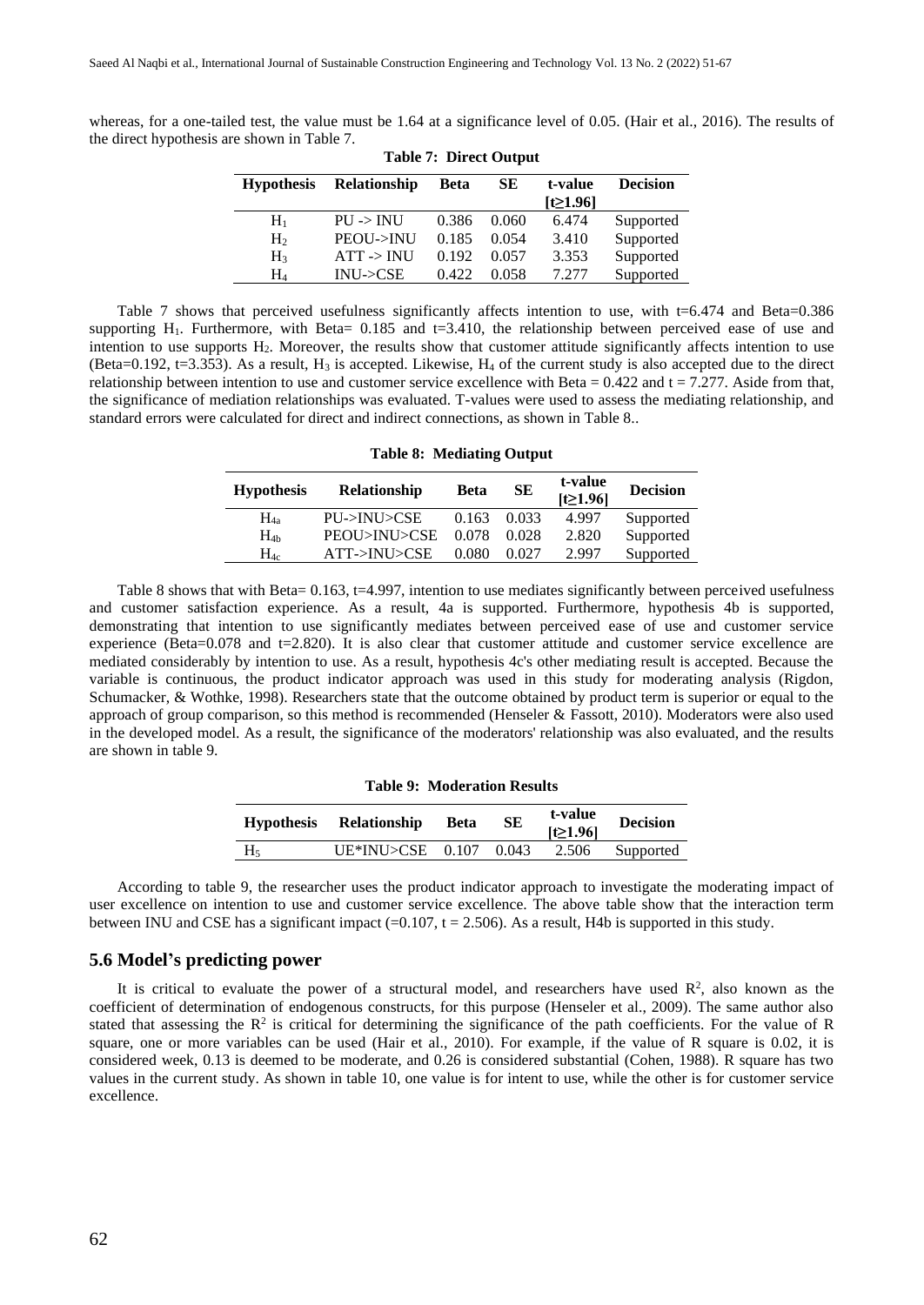|  |  | Table 10: R <sup>2</sup> of Endogenous Latent Constructs |  |  |
|--|--|----------------------------------------------------------|--|--|
|--|--|----------------------------------------------------------|--|--|

| <b>Construct</b>            | R Square | Result      |
|-----------------------------|----------|-------------|
| Customer service excellence | 0.396    | Substantial |
| Intention to use            | 0.336    | Substantial |

Table 10 reveals that  $R^2$  value of customer service excellence is 0.396, which is significant. In contrast, the  $R^2$ value of intention to use is 0.336, which is also notable as per the defined criteria of Cohen (1988). The structural model obtained from the SmartPLS software is presented in Figure 3.



**Fig. 5 - Structural Model**

Observing path co-efficient values in Figure 5, it can be seen that Perceived Usefulness is reported as the most significant path toward the intention to use by the respondent. It has experienced the highest path co-efficient value of 0.385. This means that adopting any technology, the users consider the usefulness of the technology.

#### **6. Conclusion**

The current study has examined the complex relationship between various antecedents of CSE through the mediation of intention to use. Moreover, it focused on the most significant but least considered determinants of CSE like PU, PEOU, and customer attitude instead of their impact on CSE through the mediating role of intention to use the Telecom sector of in the Abu Dhabi. This study goal was attained by collecting the data with a questionnaire survey and analyzing it using the Structural equation modelling of partial least square (SEM-PLS) technique. A total of 396 questionnaire forms were collected in this study. Analysis of the data with SmartPLS showed that the developed model is satisfactory. The developed model has provided a comprehensive road map for increasing the CSE in the Abu Dhabi Telecom sector.

#### **Acknowledgment**

The authors would like to thank the Universiti Tun Hussein Onn Malaysia.

#### **References**

- Agus, A., Barker, S. and Kandampully, J. (2007), "An exploratory study of service quality in the Malaysian public service sector", International Journal of Quality & Reliability Management, Vol. 24, No. 2, pp. 177-190.
- Ahmad, S. Z. and Khalid, K. (2017), "The adoption of M-government services from the user's perspectives: Empirical evidence from the United Arab Emirates", International Journal of Information Management, Vol. 37, No. 5, pp. 367-379.
- Almansoori, M. T. S., Rahman, I. A., Memon, A. H. and Nasaruddin, N. A. N. (2021), "Structural Relationship of Factors Affecting PMO Implementation in the Construction Industry", Civil Engineering Journal, Vol. 7, No. 12, pp. 2109-2118.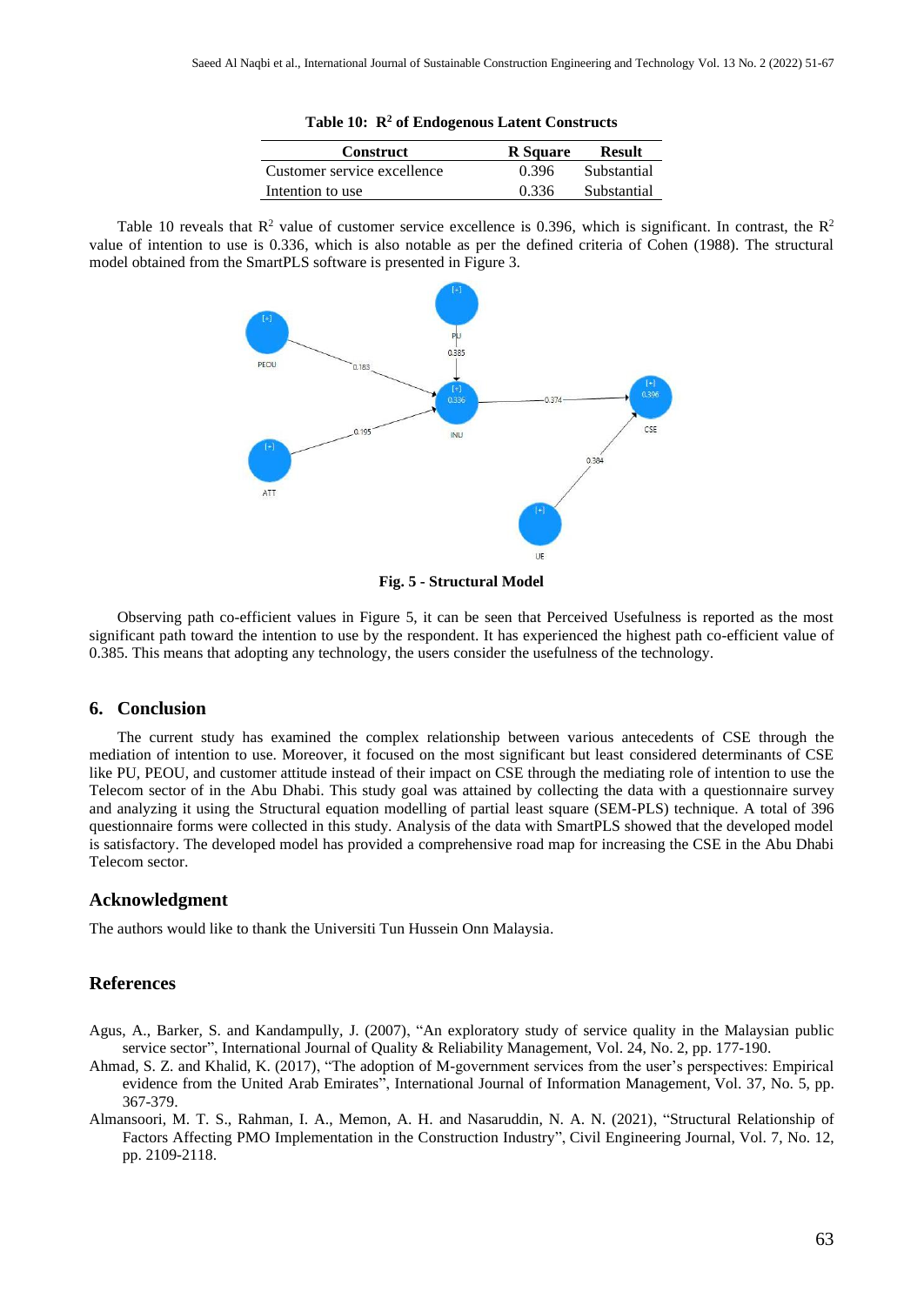- Alshurideh, M., Salloum, S. A., Al Kurdi, B. and Al-Emran, M. (2019), "Factors affecting the social networks acceptance: an empirical study using PLS-SEM approach", In Proceedings of the 2019 8th international conference on software and computer applications, pp. 414-418.
- Al-Skaf, S., Youssef, E., Habes, M., Alhumaid, K. and Salloum, S. A. (2021), "The acceptance of social media sites: an empirical study using PLS-SEM and ML approaches", In International Conference on Advanced Machine Learning Technologies and Applications,. Springer, Cham, pp. 548-558.
- Arhippainen, L. and Tähti, M. (2003), "Empirical evaluation of user experience in two adaptive mobile application prototypes", Proceedings of the 2<sup>nd</sup> International Conference on Mobile and Ubiquitous Multimedia, Linköping University Electronic Press, No. 011, pp. 27-34.
- Aswani, R., Ilavarasan, P. V., Kar, A. K. and Vijayan, S. (2018), "Adoption of public WiFi using UTAUT2: An exploration in an emerging economy", International Conference on Computational Intelligence and Data Science (ICCIDS 2018).
- Bieńkowska, A., Tworek, K. and Zabłocka Kluczka, A. (2019), "Information technology reliability influence on controlling excellence", Retrieved from excellence excellence and  $\mathbb{R}$  excellence in  $\mathbb{R}$  excellence in  $\mathbb{R}$  excellence in  $\mathbb{R}$  excellence in  $\mathbb{R}$  excellence in  $\mathbb{R}$  excellence in  $\mathbb{R}$  excellenc

[http://rabida.uhu.es/dspace/bitstream/handle/10272/15841/Information\\_technology.pdf?sequence=2](http://rabida.uhu.es/dspace/bitstream/handle/10272/15841/Information_technology.pdf?sequence=2)

- Blumberg, B., Cooper, D. and Schindler, P. (2014), "EBOOK: Business Research Methods", McGraw Hill.
- Bovaird, T. and Löffler, E. (2002), "Moving from excellence models of local service delivery to benchmarking good local governance", International Review of Administrative Sciences, Vol. 68, No. 1, pp. 9-24.
- Bowden JL-H (2008), "The process of customer engagement: a conceptual framework", J Mark Theory Pract, Vol. 17, pp. 63–74.
- Busch, B. H. (1999), "IT should get more involved in strategic planning process", Internet Week Issue, pp. 755.
- Castañeda, J. A., Muñoz-Leiva, F. and Luque, T. (2007), "Web Acceptance Model (WAM): Moderating effects of user experience", Information and management, Vol. 44, No. 4, pp. 384-396.
- Chanana, L., Agrawal, R. and Punia, D. K. (2016), "Service Quality Parameters for Mobile Government Services in India", Global Business Review, Vol. 17, No. 1, pp. 136–146.
- Charland, A. and Leroux, B. (2011), "Mobile application development: web vs. native", Communications of the ACM, Vol. 54, No. 5, pp. 49-53.
- Chin, W. W. (1998), "The partial least squares approach to structural equation modelling", Modern methods for business research, Vol. 295, No. 2, pp. 295-336.
- Chin, W. W., Marcolin, B. L. and Newsted, P. R. (2003), "A partial least squares latent variable modeling approach for measuring interaction effects: Results from a Monte Carlo simulation study and an electronic-mail emotion/adoption study", Information systems research, Vol. 14, No. 2, pp. 189-217.
- Chiravuri, A. and Abdul, M. (2016), "What determines the quality of e-Government Services in The UAE? Presenting A Framework", PACIS 2016 Proceedings. Paper 339. [Accessed: October 25, 2016] Available at: htp://aisel.aisnet.org/pacis2016/339
- Chisholm, S. (2014), "Adopting medical technologies and diagnostics recommended by NICE", The Health Technologies Adoption Programme.
- Cohen, J. (1988), "Statistical power analysis for the behavioral sciences", 2<sup>nd</sup> ed.
- Collis, J. and Hussey, R. (2009), "Business Research", Macmillan Publishers Limited, Hampshire, England.
- Croteau, A. M. and Bergeron, F. (2001), "An information technology trilogy: business strategy, technological deployment and organizational performance", The journal of strategic information systems, Vol. 10, No. 2, pp. 77-99.
- EFQM (2013), "The EFQM Excellence Model 2013", EFQM.
- EFQM (2018), "The EFQM Excellence Model", Accessed: October 25, 2016, Available at: [http://www.efqm.org/the](http://www.efqm.org/the-efqm-excellence-model)[efqm-excellence-model.](http://www.efqm.org/the-efqm-excellence-model)
- Fornell, C. and Larcker, D. F. (1981), "Evaluating structural equation models with unobservable variables and measurement error", Journal of Marketing Research, Vol. 18, pp. 39–50.
- Gefen, D. and Straub, D. W. (1997), "Gender differences in the perception an use of e-mail: An extension to the technology acceptance model", MIS quarterly, pp. 389-400.
- Giudici, P. (2005), "Applied data mining: statistical methods for business and industry", John Wiley and Sons.
- Gold, A. H., Malhotra, A. and Segars, A. H. (2001), "Knowledge management: An organizational capabilities perspective", Journal of management information systems, Vol. 18, No. 1, pp. 185-214.
- Hair Jr, J. F., Sarstedt, M., Matthews, L. M. and Ringle, C. M. (2016), "Identifying and treating unobserved heterogeneity with FIMIX-PLS: part I–method", European Business Review.
- Hair, J. F., Ringle, C. M. and Sarstedt, M. (2011), "PLS-SEM: Indeed a Silver Bullet", Journal of Marketing Theory and Practice, Vol. 19, No. 2, pp. 139–151.
- Hair, J. F., Ringle, C. M. and Sarstedt, M. (2013), "Partial least squares structural equation modeling: Rigorous applications, better results and higher acceptance", Long range planning, Vol. 46, No. 1-2, pp. 1-12.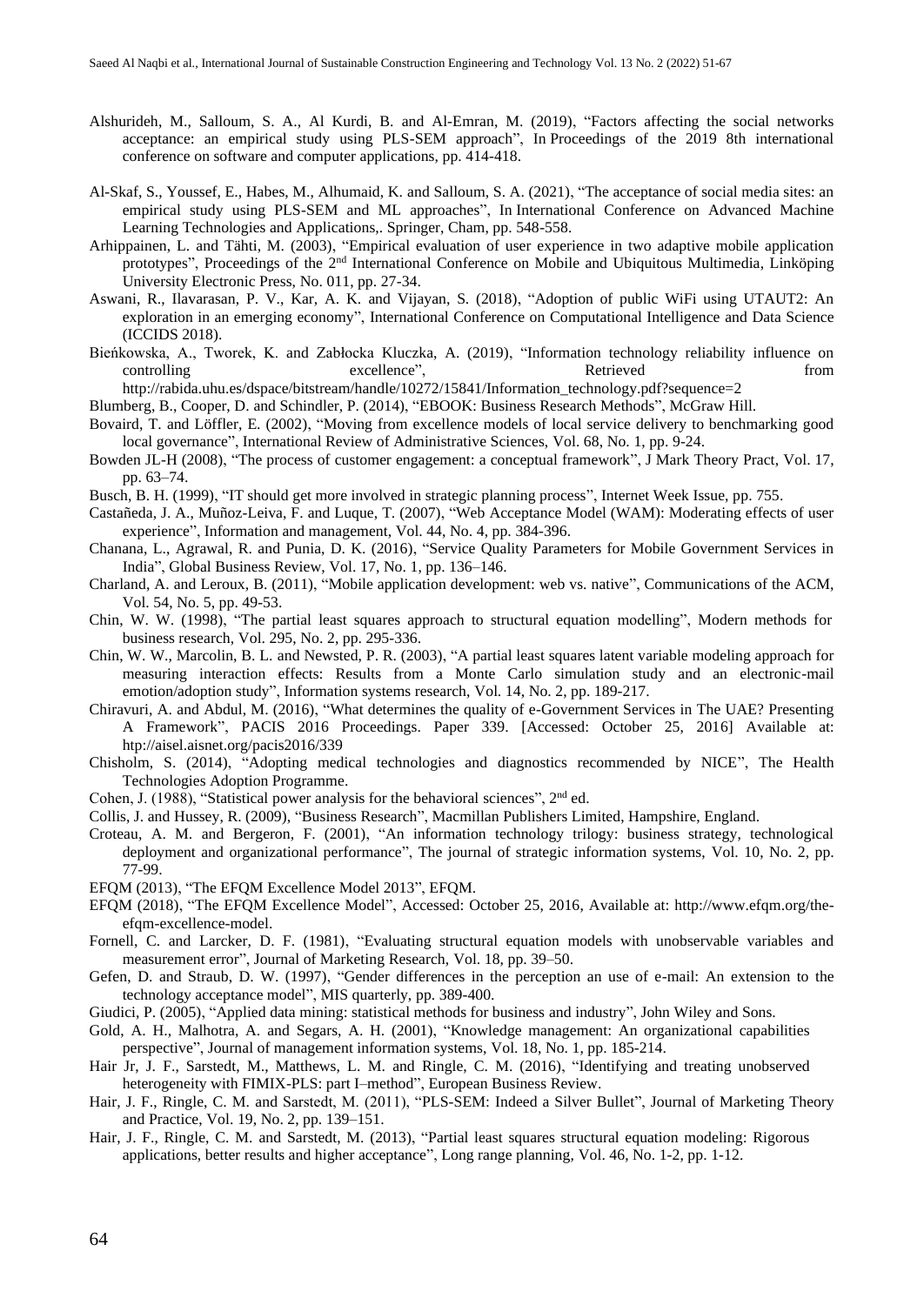- Hair, J. F., William, C. B., Barry, J. B. and Anderson, R. E. (2010), "Multivariate Data Analysis", Englewood Cliffs, NJ: Prentice Hall.
- Hallmark Business Connections (2015), "Engaging and Celebrating Facebook Fans 2015", http://www.hallmarkbusinessconnections.com/crayola-engaging-andcelebrating-facebook-fans [accessed 08.06.15].
- Harris, M. A., Brookshire, R. and Chin, A. G. (2016), "Identifying factors influencing consumers' intent to install mobile applications", International Journal of Information Management, Vol. 36, No. 3, pp. 441-450.
- Henderson, J. C. and Venkatraman, H. (1999), "Strategic alignment: Leveraging information technology for transforming organizations", IBM systems journal, Vol. 32, No. 1, pp. 472-484.
- Henseler, J. and Fassott, G. (2010), "Testing moderating effects in PLS path models: An illustration of available procedures", In Handbook of partial least squares, Springer, Berlin, Heidelberg, pp. 713-735.
- Henseler, J., Ringle, C. M. and Sarstedt, M. (2015), "A new criterion for assessing discriminant validity in variancebased structural equation modelling", Journal of the academy of marketing science, Vol. 43, No. 1, pp. 115-135.
- Henseler, J., Ringle, C. M. and Sarstedt, M. (2016), "Testing measurement invariance of composites using partial least squares", International marketing review.
- Henseler, J., Ringle, C. M. and Sinkovics, R. R. (2009), "The Use of partial least Squares Path modeling in International Marketing", Advances in International Marketing, Vol. 20, pp. 277–319.
- Jasimuddin, S. M., Mishra, N., and A. Saif Almuraqab, N. (2017), "Modelling the factors that influence the acceptance of digital technologies in e-government services in the UAE: a PLS-SEM Approach", Production planning and control, Vol. 28, No. 16, pp. 1307-1317.
- Khahro, S. H., Memon, A. H., Memon, N. A., Arsal, A. and Ali, T. H. (2021), "Modeling the factors enhancing the implementation of green procurement in the Pakistani construction industry", Sustainability, Vol. 13, pp. 7248.
- Kline, R. B. (2011), "Convergence of structural equation modeling and multilevel modelling".
- Lai, P. C. (2017), "The literature review of technology adoption models and theories for the novelty technology", JISTEM-Journal of Information Systems and Technology Management, Vol. 14, No. 1, pp. 21-38.
- Legris, P., Ingham, J. and Collerette, P. (2003), "Why do people use information technology? A critical review of the technology acceptance model", Information and management, Vol. 40, No. 3, pp. 191-204.
- Little, A. D. (2004), "Innovation Excellence Study", ADL, Boston, Mass.
- Memon, A. H., and Rahman, I. A. (2013), "Analysis of cost overrun factors for small scale construction projects in Malaysia using PLS-SEM method", Modern applied science, Vol. 7, No. 8, pp. 78.
- Memon, A. H. and Rahman, I. A. (2014), "SEM-PLS analysis of inhibiting factors of cost performance for large construction projects in Malaysia: perspective of clients and consultants", The Scientific World Journal, 2014.
- Memon, A. H., Rahman, I. A. and Azis, A. A. (2013), "Assessing causal relationships between construction resources and cost overrun using PLS path modelling focusing in Southern and Central Region of Malaysia", Journal of Engineering and Technology (JET), Vol. 4, No. 1, pp. 67-78.
- Mohammad, M., Mann, R., Grigg, N. and Wagner, J. P. (2011), "Business Excellence Model: An overarching framework for managing and aligning multiple organisational improvement initiatives", Total Quality Management and Business Excellence, Vol. 22, No. 11, pp. 1213-1236.
- Moreno-Munoz, A., Bellido-Outeirino, F. J., Siano, P. and Gomez-Nieto, M. A. (2016), "Mobile social media for smart grids customer engagement: Emerging trends and challenges", Renewable and Sustainable Energy Reviews, Vol. 53, pp. 1611-1616.
- Natarajan, T., Balasubramanian, S. A. and Kasilingam, D. L. (2017), "Understanding the intention to use mobile shopping applications and its influence on price sensitivity", Journal of Retailing and Consumer Services, Vol. 37, pp. 8-22.
- Oppenheim, A. N. (2000), "Questionnaire design, interviewing and attitude measurement", Bloomsbury Publishing.
- Pavlou, P. A. (2003), "Consumer acceptance of electronic commerce: Integrating trust and risk with the technology acceptance model", International journal of electronic commerce, Vol. 7, No. 3, pp. 101-134.
- Pittino, D., Martínez, A. B., Chirico, F. and Galván, R. S. (2018), "Psychological ownership, knowledge sharing and entrepreneurial orientation in family firms: The moderating role of governance heterogeneity", Journal of Business Research, Vol. 84, pp. 312-326.
- Rahman, H., Ahmed, S. and Sarker, A. E. (2015), "The UAE model of smart government: An exploratory analysis", National University of Public Service, Budapest, pp. 15-16.
- Rahman, I. A., Al Ameri, A. E. S., Memon, A. H., Al-Emad, N. and Alhammadi, A. S. (2022), "Structural Relationship of Causes and Effects of Construction Changes: Case of UAE Construction", Sustainability, Vol. 14, No. 2, pp. 596.
- Rahman, I. A., Memon, A. H. and Abd Karim, A. T. (2013), "Examining factors affecting budget overrun of construction projects undertaken through management procurement method using PLS-SEM approach", Procedia-Social and Behavioral Sciences, Vol. 107, pp. 120-128.